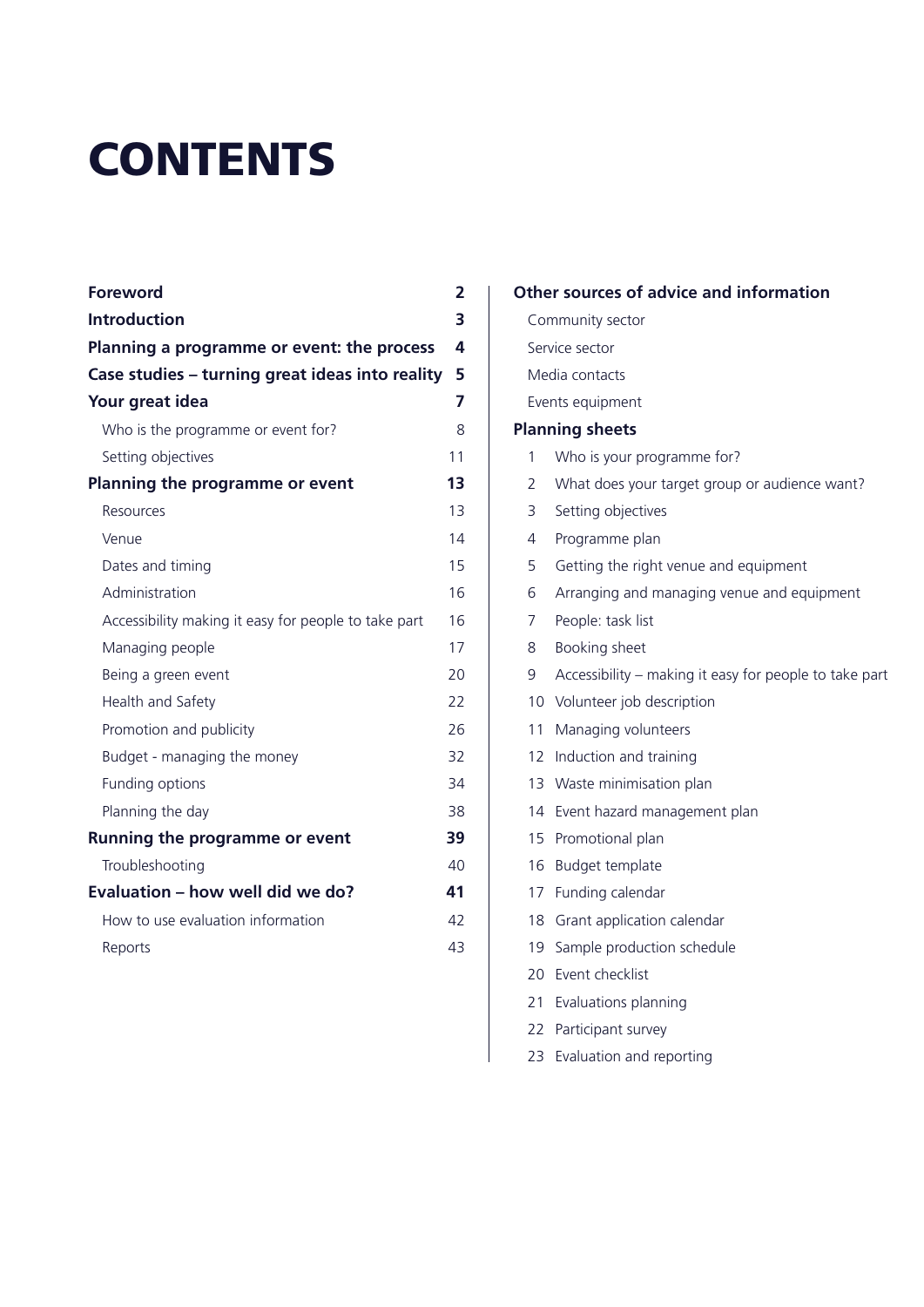# FOREWORD INTRODUCTION

**Kia ora and welcome to the** *Get Set Go!* **guide.**

**This guide is a great resource for anyone organising community recreation, arts programmes and events.**

*Get Set Go!* **will help you put your ideas into action. There are planning sheets that provide you with an easy step-by-step plan, and training to help you turn your great ideas into reality.**

**This edition was prepared by Wellington City Council, Sport Wellington Region Wellington and Christchurch City Council. Many thanks also to all the other community groups that assisted in putting**  *Get Set Go!* **together.** 

**If you need any further information or training on the guide, you can contact:** 

**Wellington City Council's community recreation advisor on (04) 499 4444, cra@wcc.govt.nz** 

**Sport Wellington, active living coordinator on (04) 920 4200 or info@sportwellington.org.nz**



**Koroua Sam Jackson of Taranaki Whanui ki te updco o te lka at the Citizen ceremony June 2009 with Tauawhi Borilla of the Ngā karera Māori club** 

**Christchurch City Council's community recreation advisors on (03) 941 8999**

**Whether your programme or event involves art, music, culture sport, social or club events, this guide can help you with your planning. It includes:** 

#### **The planning process**

- 1. Developing your great idea
- 2. Planning the programme
- 3. Running the programme
- 4. Evaluations

#### **Case studies**

To see how others have turned their great ideas into reality, we talked with five community leaders running events or programmes. Their experiences and insights are included in the guide.

#### **Planning sheets**

There are planning sheets for you to fill in as you go – use these and you will have done most of the thinking and planning needed and be ready to run your programme or event.

#### **Further contacts and resources**

We have included further contacts and resources to help you network.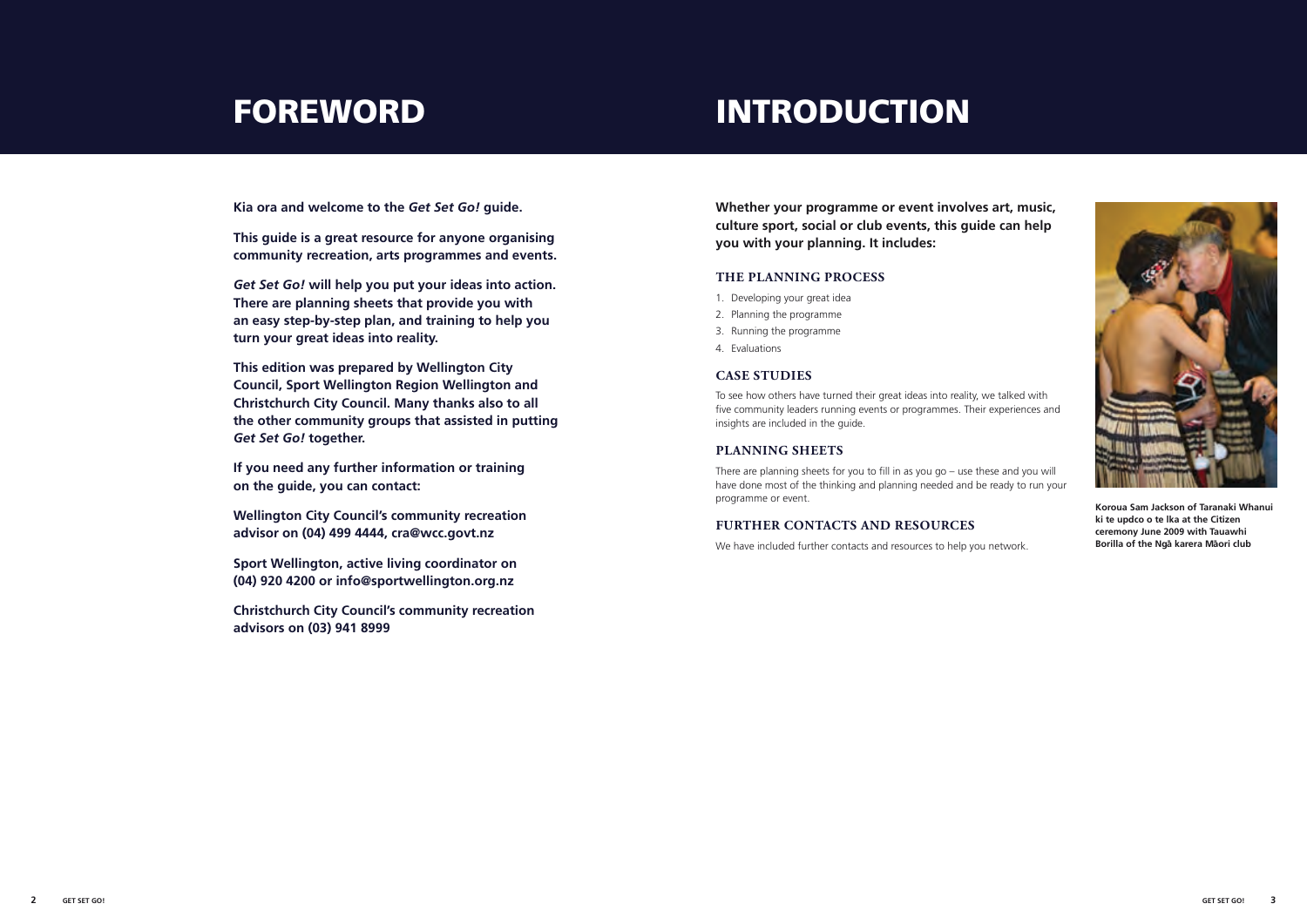# PLANNING A PROGRAMME<br>OR EVENT: THE PROCESS

# Case studies – turning great ideas into reality



#### **MAUREEN CRISP** Wellington Children's Book Association

Maureen Crisp, convenor of the Wellington Children's Book Association, came up with an idea to hold a Wellington Children's writing competition. The original competition attracted 100 entries and about \$2000 worth of funding and sponsorship. "We were excited with the high quality of the stories that were entered in our competition. It was a fitting tribute to our patron Jack Lasenby."

The competition has continued to develop over the past eight years and has been a source of growth for the group. "Setting up this project initially has given us real street cred and lifted our profile. Because of it, more people are coming to us, so we're getting more funding, so we can do other projects … and so on."

*Get Set Go!* was a catalyst in ensuring a quality event and the Wellington Children's Book Association has continued to use, develop and share the tools ever since.

#### **MARK LATHAM** Wellington Mountain Bike Club

- **Who is the programme for?**
- **What do your potential participants want?**
- **Setting objectives**

Mark Latham and members of the Wellington Mountain Bike Club wanted to find a focus for their small, loosely-knit organisation. They decided to run four downhill racing events for around 200 participants at several locations in the region.

"We got a lot of new beginners to the sport. They seemed pretty stoked about it and had a good time. Since then, we've held lots of races, including three national ones. Sometimes we've even made money as well, which was a bonus.

"*Get Set Go!* was definitely useful at the time. We had a fair idea of what to do, but it just kind of cemented it for us and helped make sure we were on the right track. I'd definitely recommend it."

#### **CHARLES NOANOA** Community priest at St Matthews, Wellington

Charles Noanoa was the force behind organising a major church group fundraiser that included a hangi and quiz night. More than 100 people came, \$600 was raised for local missionaries, and everyone wanted to run it again. Charles went on to run it at other venues as well.

"*Get Set Go!* is an amazing tool. I've got one at the office and one at home. I use it all the time."

- 
- 
- 
- 
- 
- 
- 
- 







### **1. YOUR GREAT IDEA**

#### **2. PLANNING THE PROGRAMME OR EVENT**

- **Programme content**
- **Resources**
- **Venue**
- **Equipment**
- **Timing**
- **Administration**
- **Accessibility making it easy for people**
- **Managing staff and volunteers**
- **Being a green event**
- **Health and Safety**
- **Risk analysis management**
- **Promotion and publicity**
- **Budget/funding**



### **3. RUNNING THE PROGRAMME OR EVENT**

- **Timelines and timetables**
- **Troubleshooting**
- **The big picture**



### **4. EVALUATION**

- **How did it go?**
- **What could we do better next time?**
- **Using evaluation information**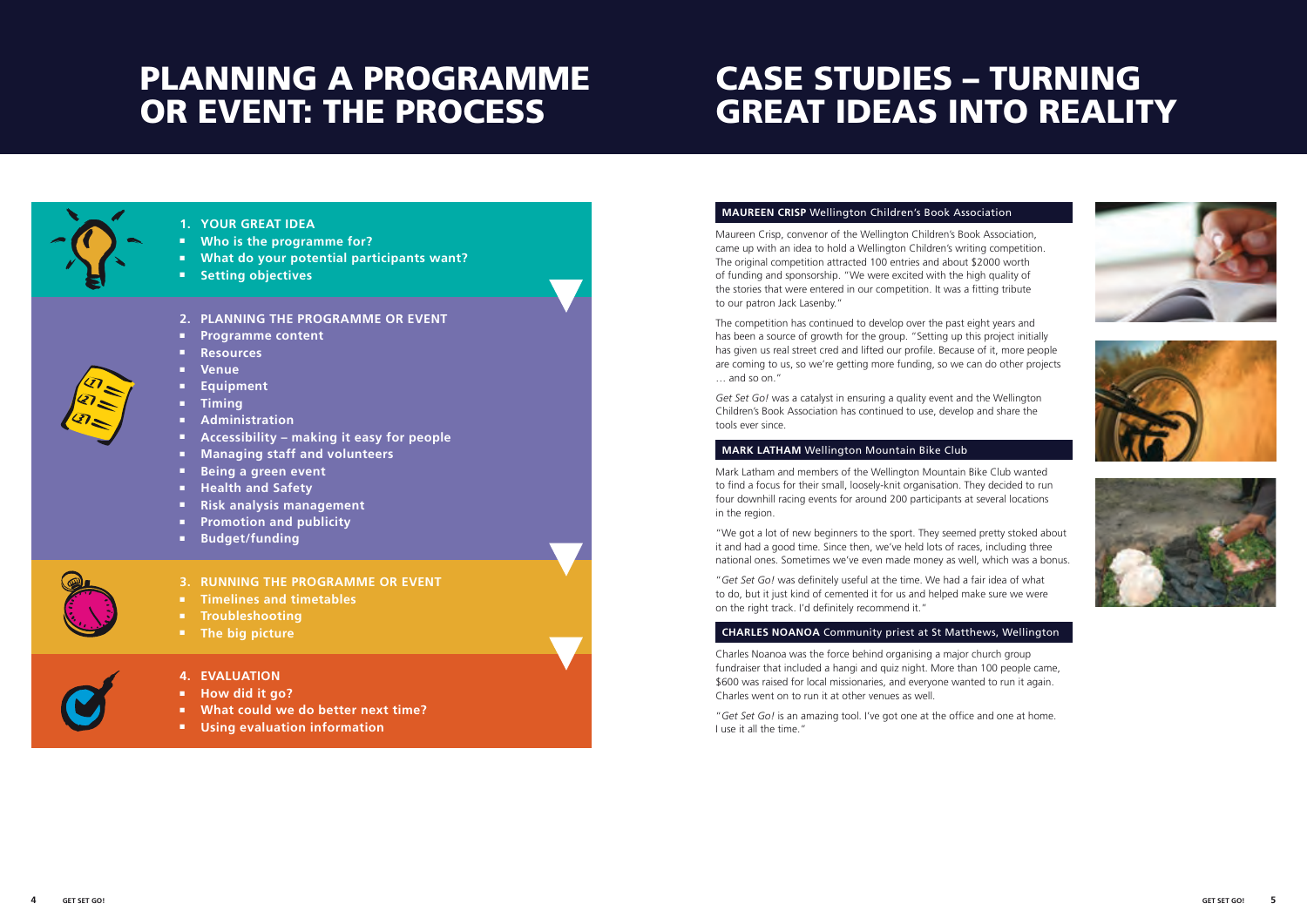**So you have a great idea for a recreation programme or event?** 

- Maybe your craft group would like to stage an end **of year exhibition of your work.**
- **Or your sports club wants to run a juniors tournament.**
- Or your kura kaupapa (Māori immersion school) wants **to organise a kapa haka event.**
- Or your residents' association has noticed it's time **for a community beach clean-up.**

What should you do next? It would be useful for your organising group to clarify:

- Who is the programme or event for (ie your potential participants)?
- What will participants want?
- What are your objectives?





### YOUR GREAT IDEA

"If you have a clear idea of what you're trying to do it's a lot easier to convince others to come on board. The head of my church was blown away by the simple document I produced for organising our hangi and quiz night using the planning sheets that are included in the *Get Set Go!* guide."

#### **CHARLES NOANOA St Mathews Church**



**Constable Liying Lai, of Christchurch Police, dancing impromptu with the stars at the Christchurch Global Football Festival**

#### *Ahakoa he iti, he iti m-apihi pounamu*

*No matter how small, it is precious*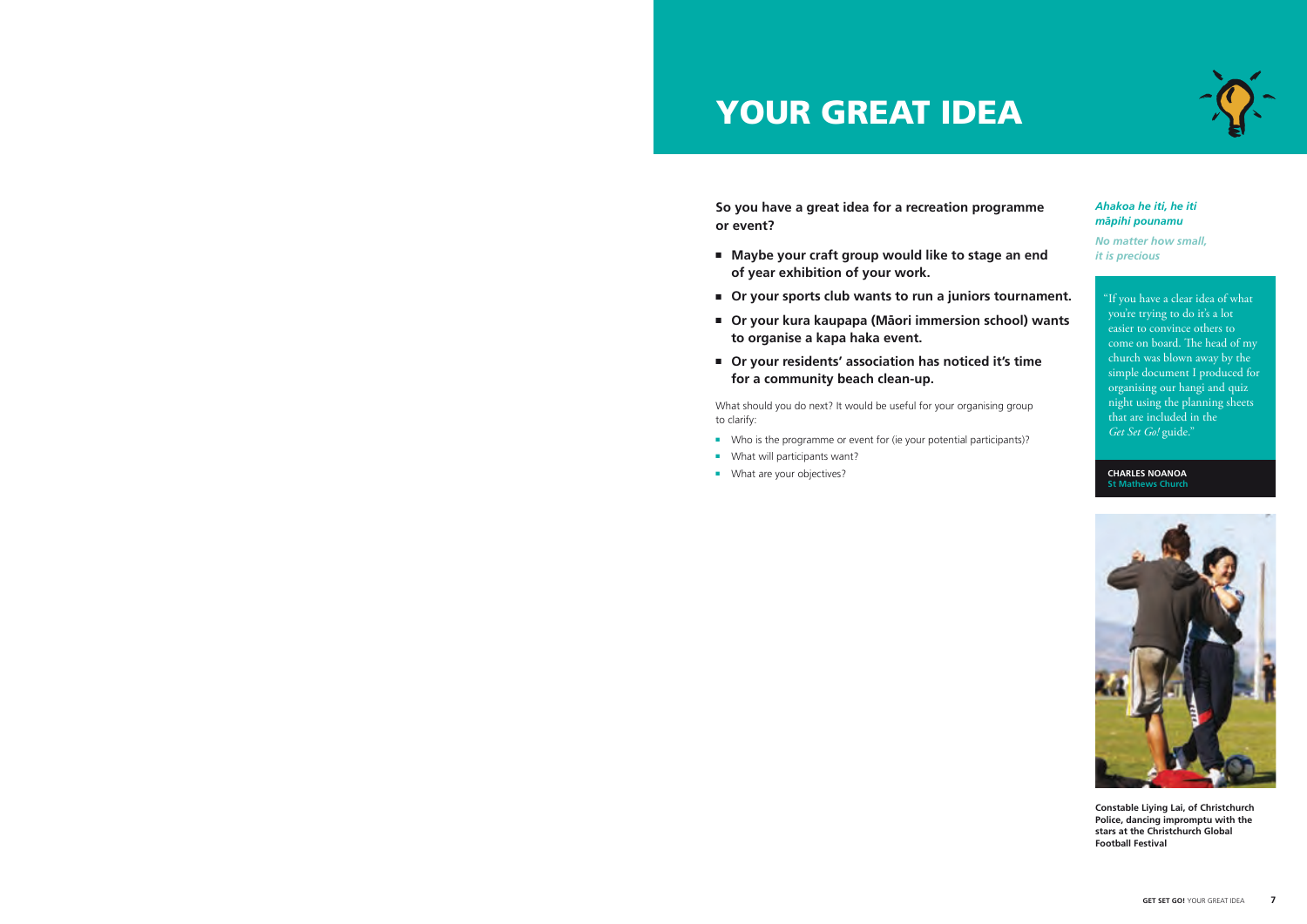

#### **Who is the programme or event for?**

Knowing the needs and values of your potential participants is an important step in planning a recreation programme or event. If you can answer most of the questions on **Who is it for? – planning sheet 1**, you will have a good a picture of who your potential participants are and this will help you in your planning.

#### **Cultural and equity issues**

Are there any cultural and equity issues for your potential participants that you need to consider? These could relate to people of different ethnic backgrounds, gender, age and people with disabilities.

If you're not sure, approach leaders of the groups you want to work with to ask for advice. Spend time with them. Try to find out what things might encourage the group to come along.

There may be ways of working with this group that you need to find out about. For example some people prefer face-to-face meetings. People with disabilities will need to know if their specific needs are going to be met eg accessibility of a venue.

#### **What does your target group or audience want?**

You probably have lots of great ideas about what could be done on your programme. However, at this point, knowing something about what your potential participants want is just as important. Answering the questions on **What does your target group or audience want? – planning sheet 2** will help to ensure you really are meeting a need in the community, and are planning a programme that people will come to and support.

#### *See Planning sheet 1*



"We asked church members that were coming to the hangi what language they would like the karakia (prayer) in. They asked for it in five different languages representing all their cultures. Using other languages has become a practice for me. I've gone on to bringing other languages into my church services. I've even used Polish and Serbian during holy communion."

**CHARLES NOANOA St Mathews Church**



**Somali women play baminton on Scorching Bay beach in Wellington**

#### *See Planning sheet 2*

"When we put the flyer together we adapted another writing competition's forms, and then brainstormed what extra information needed to be in our flyer."

**MAUREEN CRISP Wellington Children's Book Association**

#### **Check out your great idea**

At this stage it is useful to check out that your great idea really is a good one – it can save you a lot of time and money, not to mention heartache later on.

#### **Ways you could check your idea really is great**

#### **1. Brainstorming**

**Purpose:** to get as many ideas as possible in a short amount of time.

**Example:** the name of your programme.

#### **What you need:**

- a meeting room or place to work in
- more than one person
- large sheet of paper or a whiteboard and pen
- someone to lead the brainstorming and write down what is said
- a set period of time with a group say 5–10 minutes.

#### **The rules for brainstorming (state these clearly at the beginning):**

- all ideas are welcome
- there is no need to explain ideas or justify them
- there is no discussion about ideas or whether they will work.

#### *Remember, weird and wacky contributions might spark off someone else's great idea!*

When the brainstorm is finished, go through each of the ideas and talk about them. Are they realistic? Do they meet the needs you have identified?

#### **2. Group discussion**

**Purpose:** to get a range of ideas, and allow people to toss around proposals.

**Example:** what activities to include in the programme you are planning.

#### **What you need:**

- a relaxed meeting place that suits the group
- a group leader or facilitator
- an agreed purpose for the meeting
- someone to write down what is said
- an agreed amount of time for the discussion.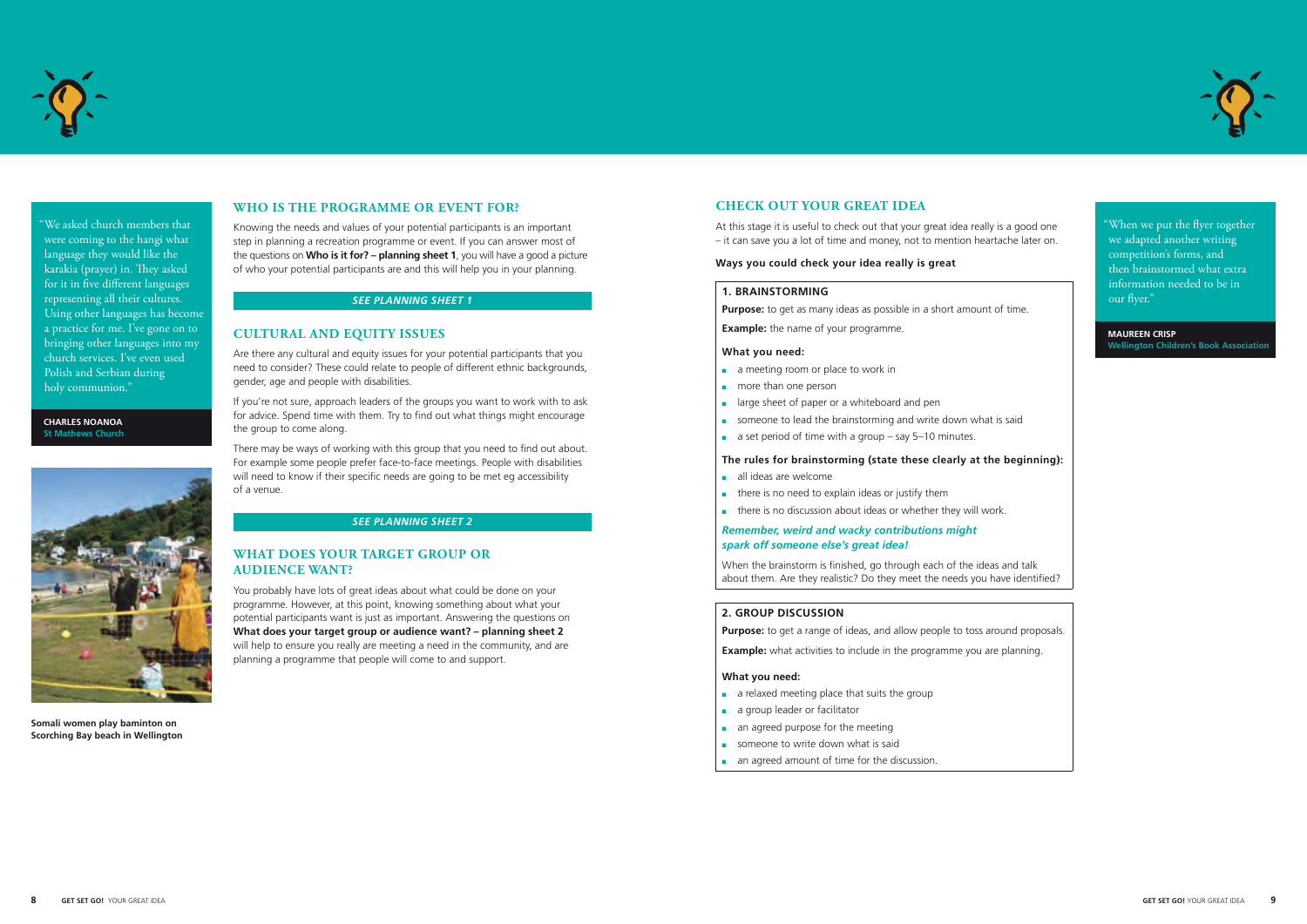

#### **How to set up a group discussion:**

- make sure the group leader and recorder are clear about their goals
- introductions (if the group don't already know each other)
- let people know why you are having the group discussion
- set some ground rules to guide the discussion
- the leader should try to make sure everyone has a say he or she may use smaller groups and give them ideas to talk about before reporting back
- use a timekeeper and stick to agreed time for discussion
- use the information and ideas from the meeting in your planning
- $\blacksquare$  check back with the group do they like what you came up with?
- let the group know how the information will be used.

**Example:** to find out about your target group, what they want to do, and how much they can afford to pay.

- are clear about what you want to find out and why
- have specific questions that will give you useful answers, eg what time of day would best suit participants to attend this programme or how much would they be able to pay to come along?
- have two or three questions that identify your target group, eg age group, gender and ethnic group.

#### **3. Questionnaires**

**Purpose:** to get concrete information.

#### **In preparation, be sure you:**

- make a chart to record all the information you collected
- record the results
- look over your chart and see what it tells you about what people want
- ensure you have information about cost, venue, timing, transport, childcare and other issues
- look at your programme idea and see how you can change it to fit what the group wants.

#### WHAT IS AN OBIECTIVE?

#### **How to develop the questionnaire**

- make them simple, easy to understand and easy to achieve
- think about the time, funding and people that you have for your programme
- think about what you want to achieve, so that you will know when you succeed.

**Setting objectives – planning sheet 3**, is a simple template for writing up your objectives.

If you haven't designed a questionnaire before, it can be useful to get someone who has to help you – it will save time and energy if you get the questions right. Try it out on a few people and see what kind of replies you get.

Distribution – what's going to be easiest and within your budget? A mail-out, delivery in person, handing out at a meeting of the groups you want to survey.

#### **Putting the information together:**



**Group brainstorming – How can we get people involved in our project?**

An objective simply states what it is you want to achieve.

#### **Why set objectives?**

The clearer you are in the early stages about what you are trying to do, the easier it will be to ask others what they think, and plan how to do it.

#### WHEN SETTING OBJECTIVES TRY TO:





"The idea with the event was to create some focus for our small organisation and get something else happening for mountain bikers in Wellington – especially beginners."

**MARK LATHAM Wellington Mountain Bike Club**



*See Planning sheet 3*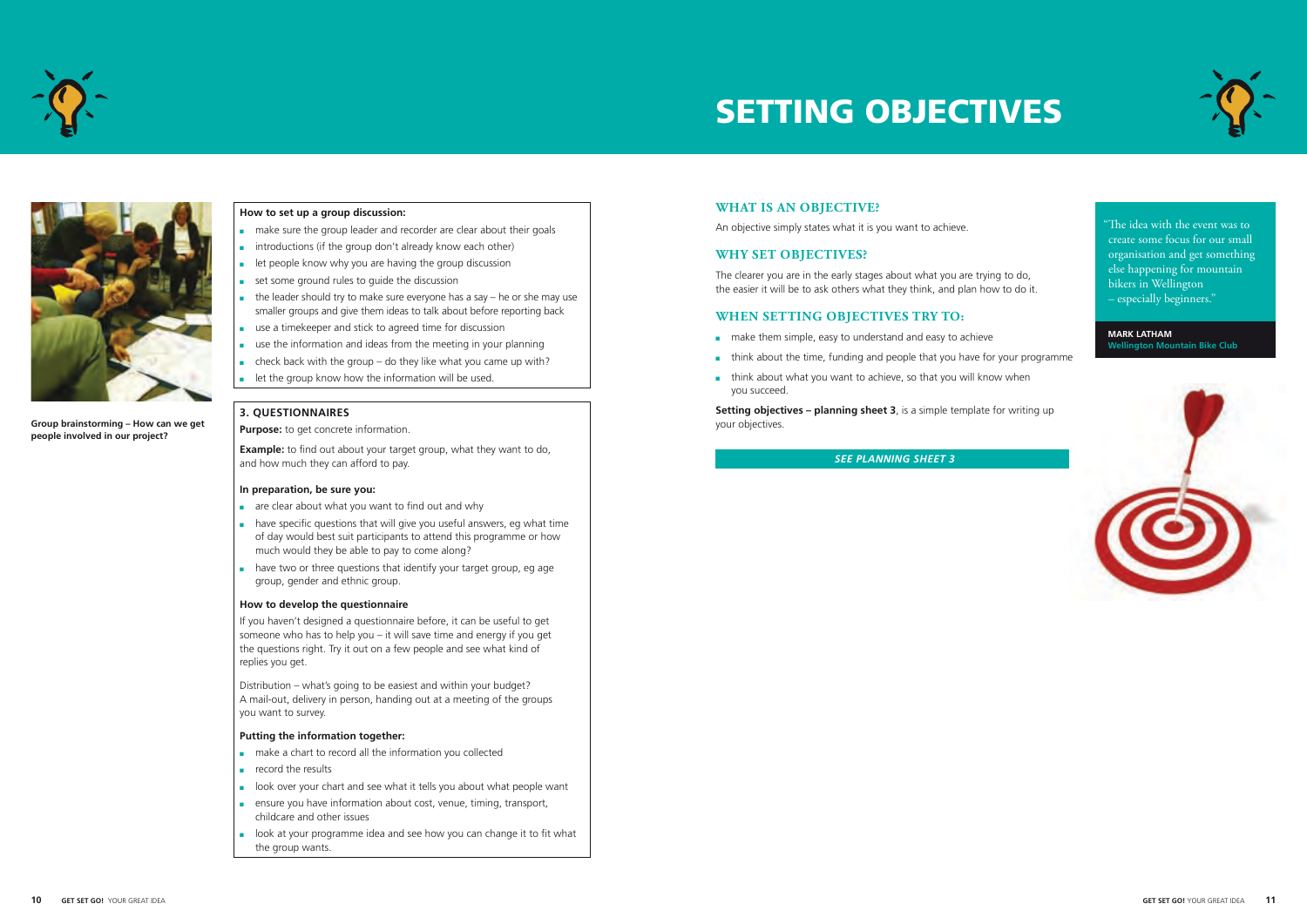# PLANNING THE<br>PROGRAMME OR EVENT

**So you have a great idea – you have checked it out with potential participants and firmed up a few details. Now is the time to start planning.** 

At this stage, you may find **Programme plan – planning sheet 4** useful. It gives you the opportunity to lay out the main elements of a programme or event in just a page. It may be used for early planning, getting committee or management approval, and later for funding applications.

The complete process for planning your programme is captured in the diagram on page four. Let's have a look at some of the planning processes in more detail.

#### **Resources**

#### **What do you already have in terms of:**

- time in which to organise the programme
- funding to cover any costs that won't be covered by entry fee or koha
- people such as volunteers and paid staff.

#### **Other things you might need to include:**

- specialist equipment
- office space and phone for planning
- stationery and access to photocopier
- space for childcare
- room for meetings.

It is useful to make a checklist of the resources you have, and what you will need to run the programme or event. Funding options on page 34 deals with making funding applications.

*Just some of the resources included in Wellington City Council's free Push Play trailer. Phone (04) 499 4444 or email pushplay@wcc.govt.nz for more information.*



#### *Ehara t-aku toa i te toa takitahi, engari he toa takitini*

*My strength is not the strength of one but the strength of many*

"We quickly realised the large, national events we had envisaged were beyond the resources and goodwill of our members. So we started to concentrate on what we could do with what we had."

**MARK LATHAM Wellington Mountain Bike Club**



#### *See Planning sheet 4*

**Push Play**

*Hot tip! Using music at your event? For copyright queries contact APRA Licencing Department at www.apra.co.nz, 0800 692 772 ext 2.*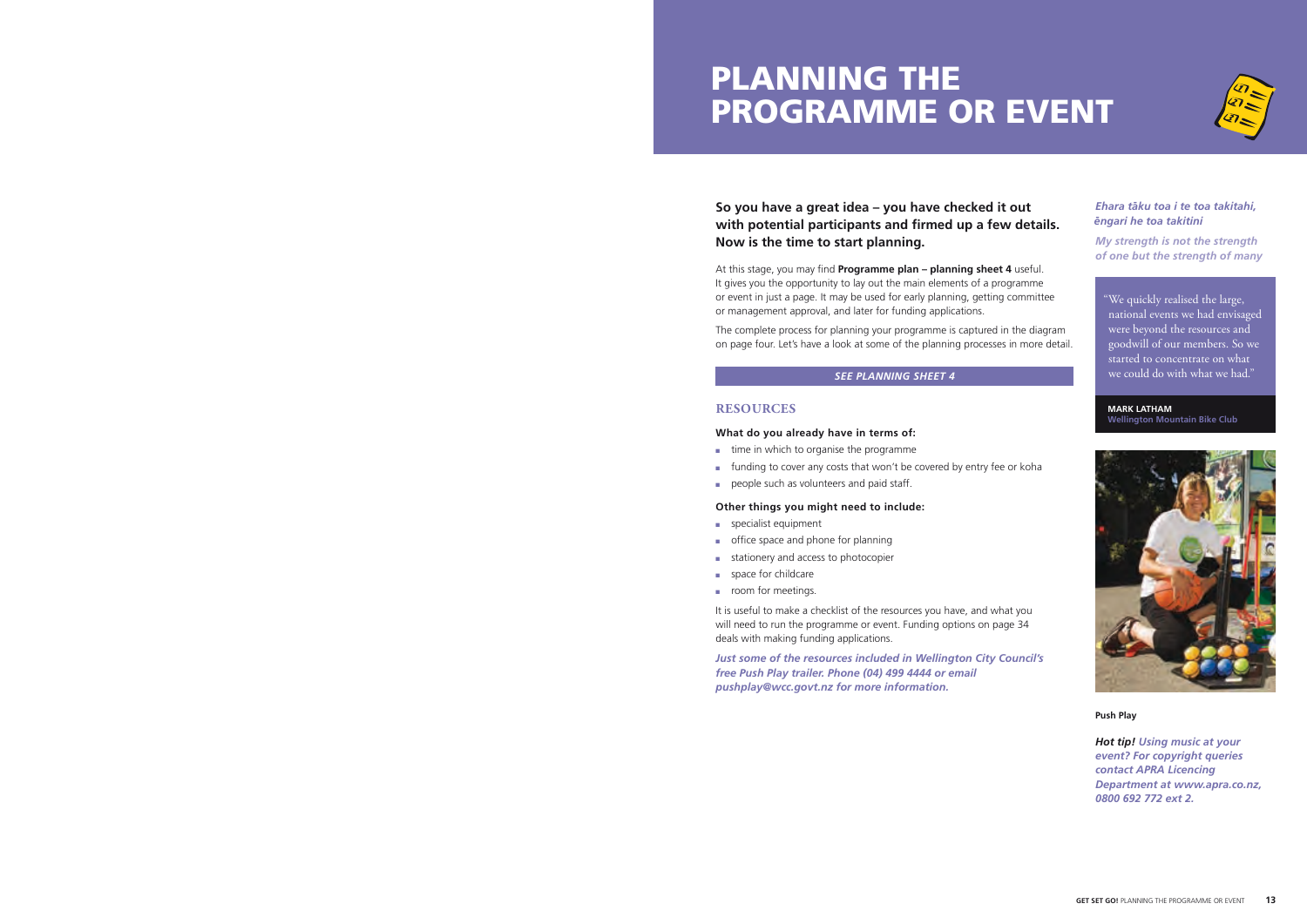

Find the time that suits your participants. Sometimes great ideas fail if people arrange the programme or event for the wrong time. Some examples are:

- parents of young children usually prefer programmes during school hours or after 7pm
- elderly people often prefer weekly contact with other people at a set time
- people with certain religious beliefs can't come to programmes on some days of the week.

### **Things to consider when deciding on timing:**

- $\blacksquare$  time of day morning, afternoon, evening
- $\Box$  how long one hour, eight hours
- $\blacksquare$  how often once, every two weeks, daily
- $\blacksquare$  time of the week weekday, weekend.

#### **SETTING THE DATE**

Give yourself plenty of lead-in time when setting the date(s) for your programme or event. Make a timeline of everything that needs to be done and when it needs to be done by. See **People task list – planning sheet 7**. Two to four months is generally needed to plan a community event. For larger events you may need more than a year.

#### **Things to consider when deciding on a date:**

- Book your venue well in advance. For bookings at a Council Park, see Other sources of advice and information for contact details at the back of this guide
- Book a postponement date or venue in case of bad weather and consider clashes with other events. See internet-based event calendar sites on page 28
- Consider combining with complementary events, eg the community fair with a gardens fair.

*See Planning sheet 7*

"We ran the hangi and quiz night on a Saturday in spring so we'd get reasonable weather, but well before the Christmas rush. We planned it so the food could be served around 6pm so that it suited the families and old folks."

#### **Charles Noanoa ST MATHEWS CHURCH**



**Racing against time at the Cycle Mad City Challenge, Wellington**

**For many participants, a venue that is close by, familiar and easy to get to is going to make it easier for them to come along and join in. However, if the venue doesn't meet the needs of your programme, it is better to find somewhere else.** 

What are your basic needs for the programme or event? What kind of venue will your potential participants feel comfortable in? To help you find the right venue, see **Getting the right venue and equipment – planning sheet 5**. For managing venue and equipment see **Arranging and managing venue and equipment – planning sheet 6**.

#### **Permission for road and footpath closures**

If you are running a street event that:

- may affect vehicle or pedestrian traffic
- may increase traffic to a specific area (eg concerts, sports events)
- may require a road or footpath closure (eq parades, marches, runs, rallies)
- may require road signs,

then you will need to notify and get special permission from the Council. (See Other sources of advice and information for contact details)



### Venue – where to run the programme?

# DATES AND TIMING

#### *See Planning sheets 5 AND 6*



**Water fun at the annual Heathcote River promotion day in Christchurch**

#### **To book a Wellington City Council park –**

www.wellington.govt.nz/services/prksplygrnds/

**To book a community hall –**  www.wellington.govt.nz/services/commcentres/halls/commhalls.html

**To find out about spaces available at community centres contact specific community centres –** www.wellington.govt.nz/services/commcentres/index.html

**Contact your local community centre coordinator to find out about other venues available in your location.**

#### **SETTING THE TIME**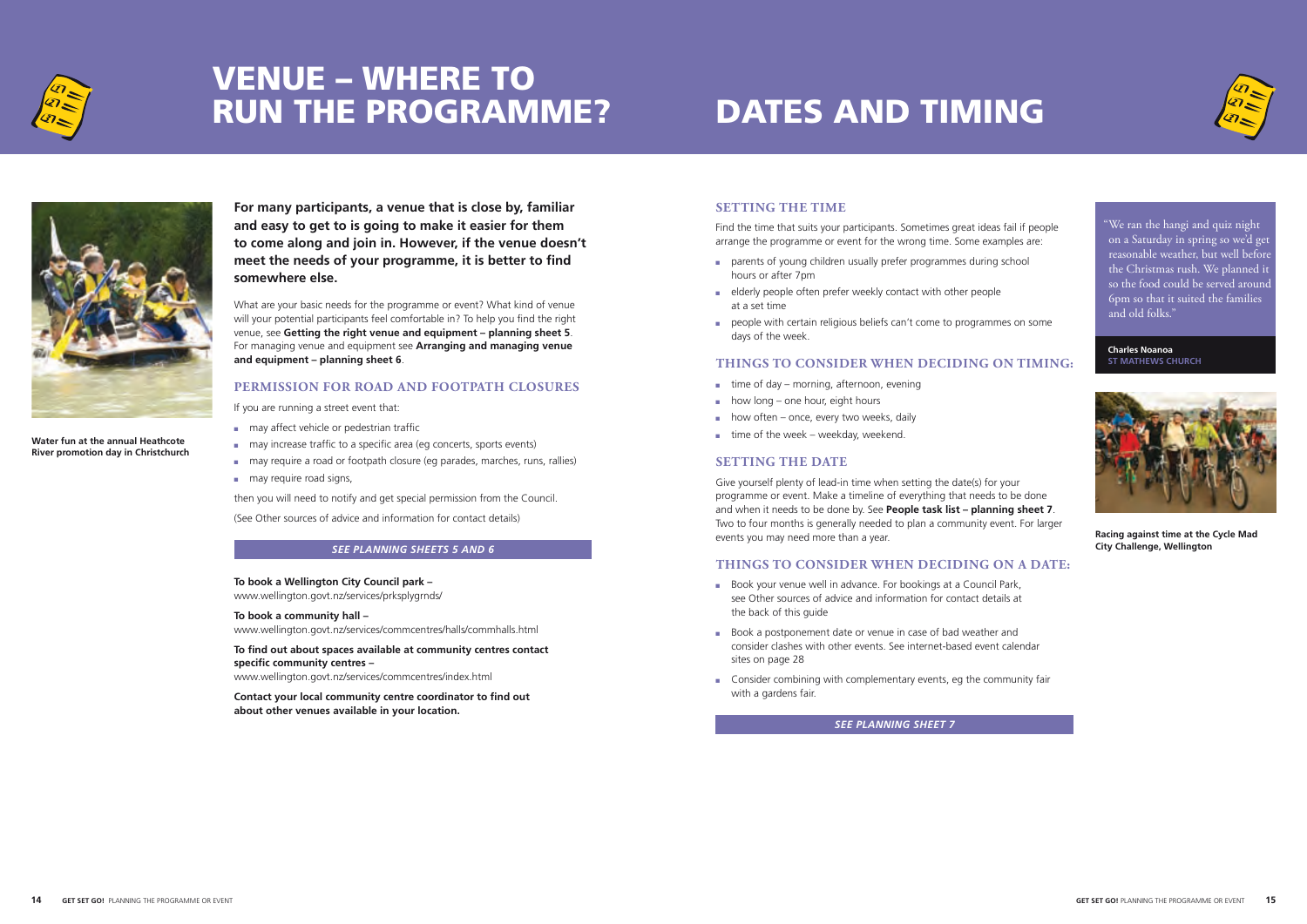





# Administration

**Well-organised records of what you are doing are important, so that you or someone else can use them if you run the programme again. You may also need to show the records to funders.**

#### **Put everything in writing!**

Keep copies of quotes, agreements and records of your telephone calls. Keep all emails and make sure your committee has access to your filing system.

A basic administration system should include:

- an easy-to-use system for recording income and expenditure you can use a cashbook if you don't have access to a computer
- a way of recording all inward and outward cheques or cash
- a system for checking your records against banking
- a booking system for participants enrolling on your programme See **Booking sheet – planning sheet 8**
- a way of recording decisions you or the group had made (eg minutes).

For general records, use a filing system and have files on each section of your programme or event. Keep copies of all letters, press releases and funding applications. File your planning notes and evaluations for future reference.

Inland Revenue has penalties for failing to keep adequate records – you need to be sure that you are operating within the law. If you're unsure of your requirements, it is useful to contact them to find out what is relevant to your organisation or programme.

### Accessibility – making it easy for everyone to take part

- Check for potential tutors or leaders within your group. Often people just need to be asked to have their skills acknowledged.
- Work your networks. Learn from those whose advice you trust. Who have they used?

**You can make it easy for participants to take part in your programme by thinking beforehand about what might stop them from coming.**

- positive and enthusiastic
- well organised
- a good leader
- a good communicator
- reliable.

See **Accessibility – Making it easy for everyone to take part – planning sheet 9** for a checklist of questions on planning, welcome, cost, cultural appropriateness, promotions, transport, childcare and physical access.

*See Planning sheet 9*

#### *See Planning sheet 8*

# Managing people



**Running programmes and events takes effort, enthusiasm and usually more than one pair of hands. The question is, how many hands will you need, what will you want people to do and how will you manage them?** 

To answer this you will need to think about all aspects of your programme/event including:

- advance planning
- running it on the day
- clean-up and follow-up.

See **People: Task list – planning sheet 7** to help you identify the tasks you will need done.

Volunteers may be able to do some of this work, but some tasks will need people with special skills that you will need to pay for.

Remember: Don't expect more of people (or yourself) than is humanly possible.

#### **Finding the right people**

Good event organisers and staff/volunteers will be key to turning your great idea into reality. Use the best you can find and budget to pay them as well as you can. To help you find the right people:

#### **The event organiser**

The event or programme organiser is responsible for managing the overall planning, coordination and evaluation of the event. They must liaise with the organising body, the community and officials. The person (or people) appointed to this position should be:

Lots of people have these qualities and will make excellent event coordinators. Previous formal experience is not essential depending on the size and risk level of the event.

"I now give people really specific jobs that I know they will enjoy. That way they're guaranteed to do something small really well."

**Charles Noanoa ST MATHEWS CHURCH**

**Walk and roll**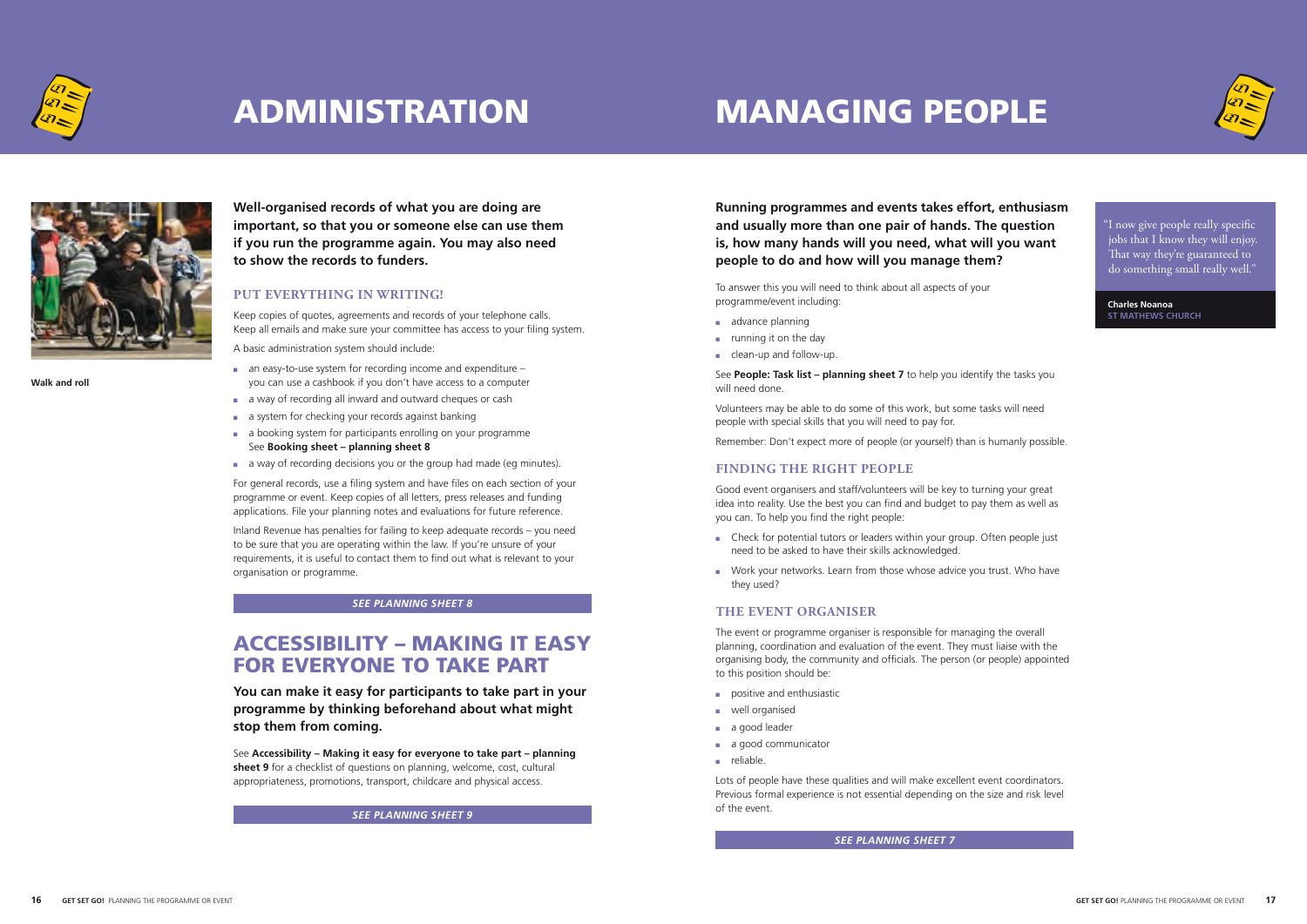

#### **Who is on the committee?**

Depending on the size of the event, you may need to appoint people or small committees to be responsible for particular areas. These may include:

- finance/administration
- venue
- people
- activities/entertainment
- food/stalls
- health and safety
- promotion
- evaluations and reporting

Create a job description of what is required for each area of responsibility and when it must be completed. To help you with this see **Volunteer job description – planning sheet 10**. Identify, source and allocate the resources needed to carry out the job. Keep networking across area's of responsibility to ensure a co-ordinated approach.

#### **EMPLOYING STAFF**

- names of contractees ie this is a contract between X and Y
- hours, days and dates of work
- $\Box$  pay rates and how they will be paid eg by invoice
- $\blacksquare$  insurance remember public liability insurance (ie insurance if you or anyone involved in the programme causes serious public harm)
- policies of the organisation and/or the venue that the tutor needs to operate within
- health and safety requirements of the programme/event
- $\blacksquare$  what happens if programme/event is cancelled eg not enough enrolments within three days of the start
- clear statement of what the contractor is expected to provide as well as their skills and expertise
- performance measures
- conditions under which the contract will be terminated.

If you employ staff, you need to be sure that you are operating within the law. To find out more about your legal responsibilities when employing staff we recommend "Keeping it legal – Legal responsibilities of voluntary organisations in New Zealand" available from the Ministry of Social Development, www.ocvs.govt.nz. If you want legal advice, contact the Community Law Centre in your area. Try the white pages or www.communitylaw.org.nz.



"To run those events we identified four or five people and just delegated ourselves tasks as to who would focus on first aid, or safety, transport, finances. That seemed to work pretty well."

#### **Checklist – performer/tutor contracts need to include:**

#### **MARK LATHAM**

**Wellington Mountain Bike Club**

#### **Volunteers**

Working with volunteers requires a serious commitment from your group/ organisation as well as from the volunteers. To ensure that everyone is clear about expectations and are happy with their role, consider how your volunteers will be:

- 1. recruited
- 2. trained
- 3. retained
- 4. evaluated
- 5. recognised and celebrated

#### See **Volunteer job description – planning sheet 10**

#### See **Managing volunteers – planning sheet 11**

For more information about volunteering and volunteers, see **Other sources of advice and information** at the back of this guide.

#### **Induction and training: making your staff part of the programme and part of the team**

Provide a good induction into your programme/venue. This means letting all staff, leaders and volunteers know what the programme is all about, how the venue works, what you expect from them in their role and what they can expect from you. They will need a thorough understanding about health and safety regulations and your health and safety plan.

To help you to work out what skills your people have (both volunteer and paid) and what they need, see **Induction and training – planning sheet 12**. Remember also to arrange training for volunteers.

*Remember: enjoy your team! They are a key part of the success of your programme or event and are worth taking care of.*

"We're quite small, and so we're really reliant on low-key volunteers. Getting parents involved a lot more has probably been one of our most successful things. Parents of teenagers just used to drop their kids off, but we've managed to get them more involved. We just kept talking to them, letting them know we do need help and we can't do it without them."

**MARK LATHAM Wellington Mountain Bike Club**



**Volunteer briefing at KiwiTri, Wellington**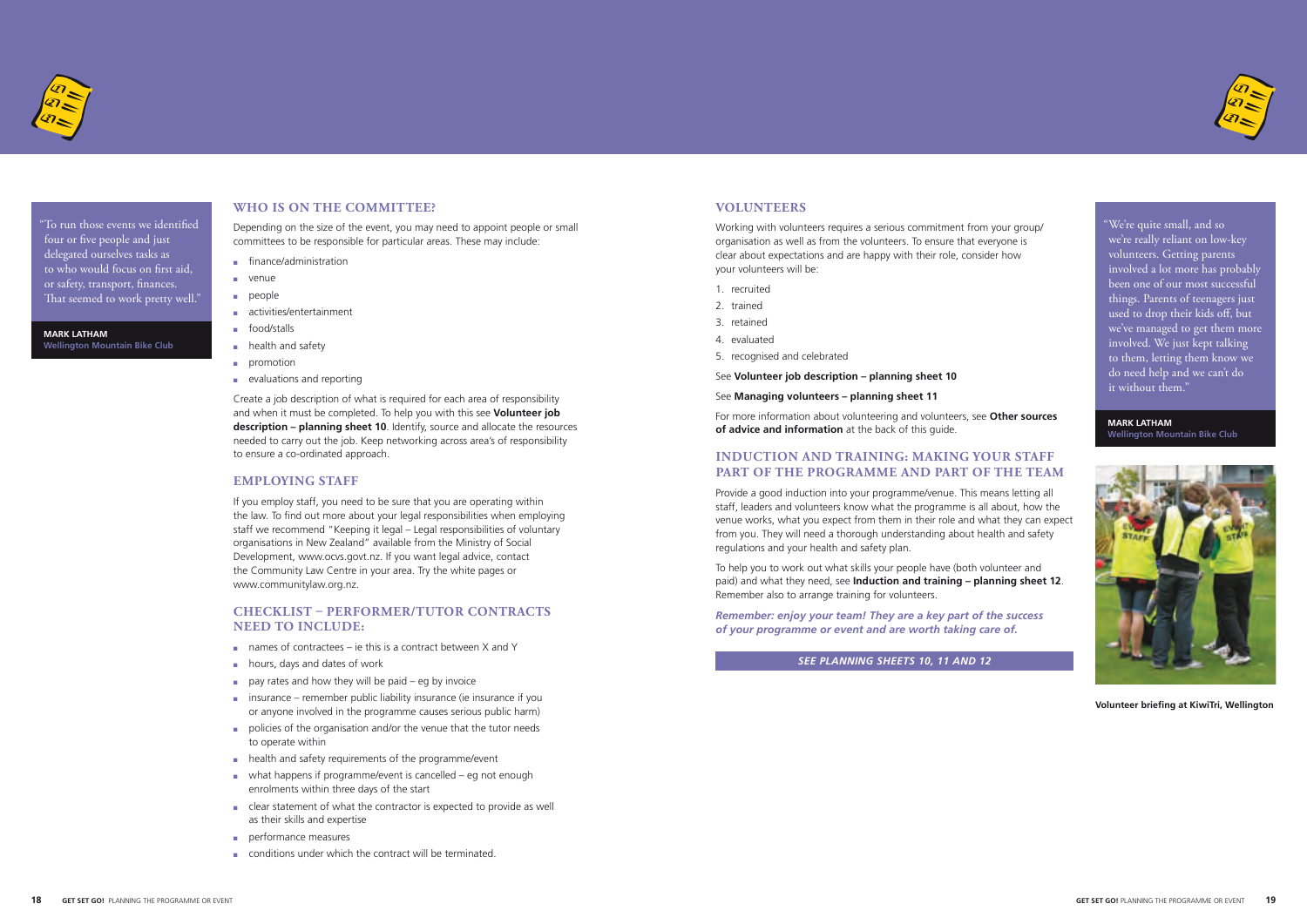



### Being a green event



**Events can be very wasteful. Sometimes people end up throwing things away that might have been reused. Setting up a recycling system and committing to other sustainable initiatives shows your commitment to creating a more sustainable community.** 

#### **Education**

Education and awareness are the keys to running a successful green event. This means engaging and educating the event staff, stall holders, sponsors, partners and event visitors about being green. Build your commitment to a green event into your planning, your objectives and make it a part of everything you do.

Food: If food is being provided at your event, think about reducing your ecological footprint by providing as much local, fresh and unprocessed food as possible, with biodegradable packaging and utensils.

An easy education tool to follow when planning an event is the 'reduce, reuse, recycle' strategy. It may take a while for people to catch on – so you will need to be both consistent and patient.

**Transport:** Cut down on transport-related pollution and parking stresses by encouraging people to walk, bike, share cars and use public transport. Include this in all your communications.

#### **Reduce**

Think carefully about the things you need for your event, especially materials, food, transport and energy.

**Materials:** If you are buying new products for your event, ask yourself and anybody else you are working with:

- Is it necessary, practical and will it last?
- Does it make my event better?
- Is it reusable, biodegradable, recycled or recyclable, reliable, refillable?

**Before the event:** Avoid purchasing disposable products whenever possible and purchase reusable products instead. See if you can borrow or rent items from other groups.

**Recycling on a grand scale:** If your event is larger, you may like to use a commercial collector. Contact your Council Waste Minimisation Officer for more information.

**Wellington:** This site helps Wellington people create their own public transport routes, see www.metlink.org.nz

**Christchurch:** Contact Metroinfo for free timetables, maps and guides, to apply for a metrocard, and advice on planning a trip or using the metro.

Ph: (03) 366 8855 or visit www.metroinfo.org.nz

**Energy:** For more insights on how to use less energy at events visit www.energywise.org.nz

#### **Reuse**

**After the event:** Check: do you have any unwanted materials or items that can be reused? Consider offering them to second-hand stores, recycling depots, schools, after-school care programmes.

#### **Recycle**

Over the past few years, Kiwis have got serious about recycling at home and at work. This is great! However, many people will still need encouragement to do this at your event because they are used to street rubbish bins. Make it easy and part of the culture of your programme or event for people to recycle. See the **Waste Minimisation plan – planning sheet 13** to help you with this.

There is a wide range of materials that can be recycled, including aluminium cans, glass bottles, plastic bottles, cardboard, paper and organic waste.

**Recycling on a small scale:** If your programme or event is small, you can easily set up a recycling system, similar to your own household collection. Then take it to the Council's recycling centre or put it out on your street for collection on rubbish day if this is practical.

Wellington City Council runs a *Kai to Compost* collection service, which gives you the opportunity to recycle your food waste. For more information about the service and costs, see Wellington.govt.nz/services/rubbrecyc/kaitocompost.html

Christchurch City Council has recycling equipment that groups can book for events. Contact the call centre (03) 941 8999.

*Fact box: For every rubbish bag placed at the kerb, the equivalent of 71 rubbish bags worth of waste is created to convert raw materials into finished products and packaging.*

#### **Rubbish and Waste Stations**

Set up 'waste stations' at your event, which include all the different types of waste you are collecting, including bottle recycling, paper/cardboard recycling, organics AND rubbish.

Make sure that there are enough rubbish bins to handle materials that cannot be reused or recycled.

"From our experience, people often do not take the time to separate waste like they do at home for whatever reasons. Therefore, recycling bins at events are usually very contaminated. So we really have to make it easy for people by providing the right options and also make them want to do it."

**ZACH RISSEL Waste Minimisation Officer Wellington City Council**

**Members of the Green Team promoting recycling at the Christchurch Teddy Bears picnic. (Drama students from Linwood college)**

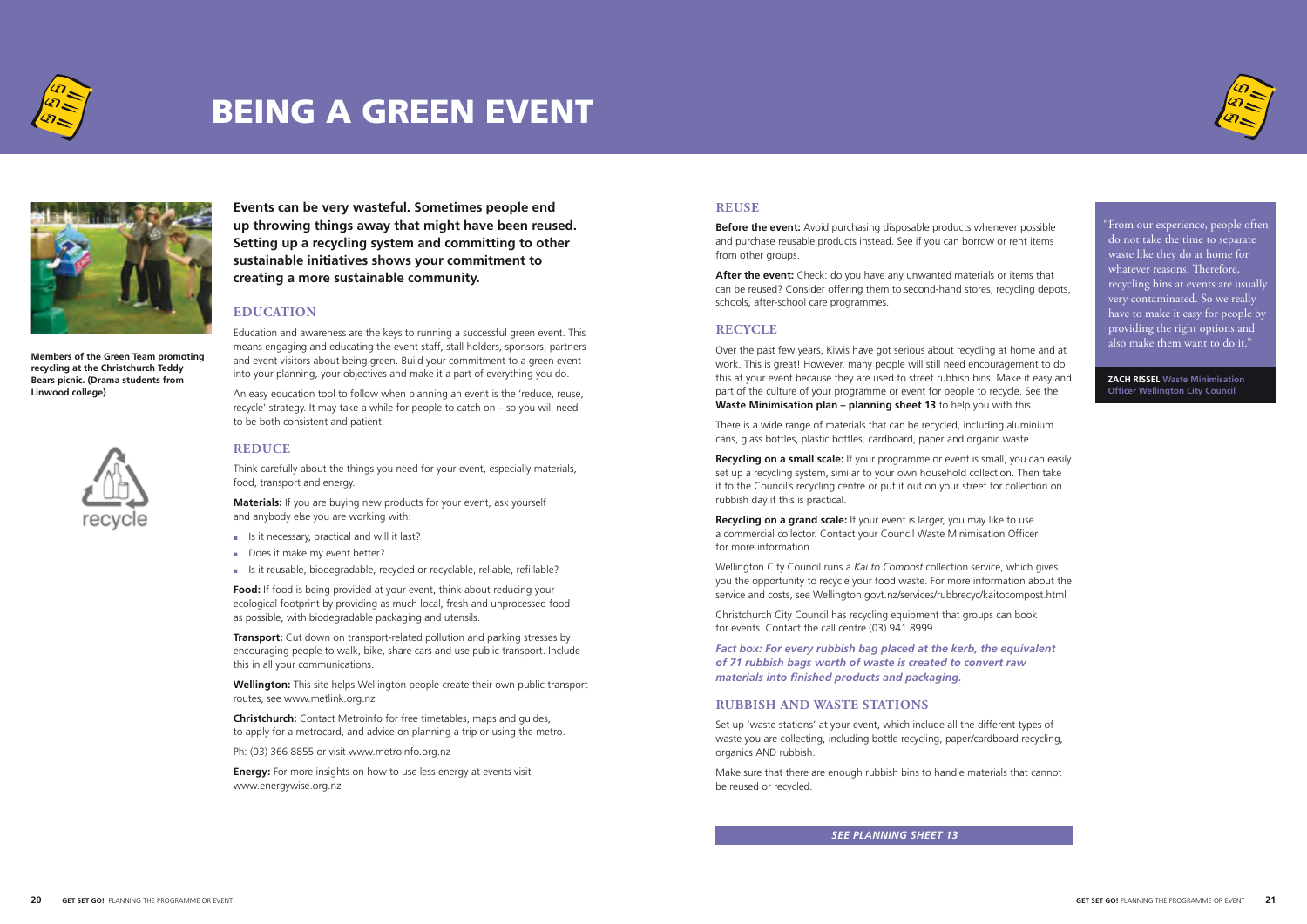



### Health and safety



**When running a programme or event, you have a moral and legal responsibility, (Health and Safety in Employment 1992, Amendment 2002) for the safety of everybody involved. This includes staff, volunteers, participants, the general public, suppliers and everybody else who is involved or affected.** 

The kinds of things you need to think about are:

- participants
- staff holders/vendors
- staff/contractors/volunteers
- electrical/sound/lighting
- staging and structures
- waste management
- set up/pack down
- traffic management and parking
- vehicle management
- crowd control
- security
- emergency procedures
- environmental effects on people
- activities.

The best way to do this is to identify the risks associated with your programme or event and plan to overcome them.

#### **WHAT IS RISK?**

Risk is anything that could go wrong during your programme or event eg participants colliding in a race event or overcrowding at a school fair.

#### **What is A HAZARD?**

Hazards are the source of any harm eg weather, enviroment, people etc.

#### **What is risk control?**

- developing a Hazard management plan with your team which will identify, analyse and give you plans to deal with risks
- briefing everyone involved of the plan, allocating responsibilities for getting things done and reporting on actions (doing it!)
- reviewing how effective the plan was at the end of the programme or event.

Risk control is what we do to prevent things going wrong.

**Inline hockey at Kilbirnie Recreation Centre, Wellington**

#### **The good news!**

The good news is that the hazard management process is not only useful in ensuring everyone's safety, it is also a useful programme development tool. Potentially it can save you money, time and improve the quality of your programme or event.

#### **A part of everything you do**

Hazard management should be part of everything you do. Whatever your planning systems, you and everyone involved in your programme or event should be encouraged to continuously ask: "What could go wrong and what am I doing about it?" Find out about the health and safety requirements of the venue you are using, the programme you are running and what your responsibilities are.

#### **A good hazard management process will include:**

#### **Tools**

A hazard management plan is the tool most commonly used for managing risk. It gives you a structure to work out what the risks might be and how to manage or avoid these. **The Event Hazard Management Plan – planning sheet 14** can help you with this.

To find out more about your liability when running a sport or recreation event, see the SPARC website on www.sparc.org.nz and search 'liability'. *Hot tip: "As a general rule of thumb, our advice to event organisers is that they provide at least one professionally trained first aider for every 1000 people at an event. A higher risk event, such as a fun run, might need more first aiders, or more highly qualified support."* 

*David Rowland, Regional Events Manager, St John*

*See Planning sheet 14*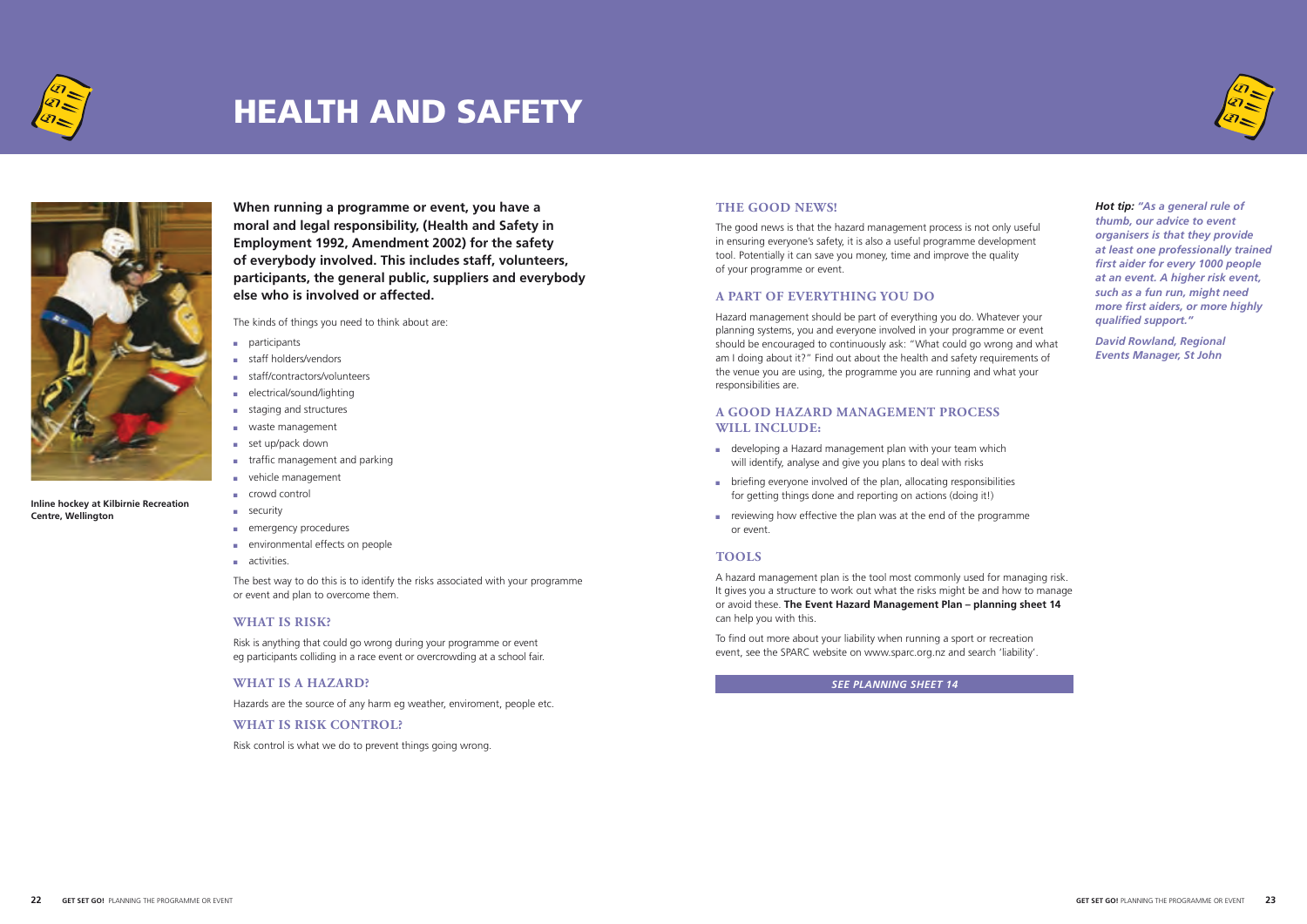**First aid**

- What does your organisation, your national body, venue, other partners require of you?
- If your event has been held before, is there a history of accidents?

There are no hard and fast rules for deciding on your first aid needs. Lots of events happen every weekend with nothing more than a good general first aid kit and mobile phone on site (eg Saturday morning sport). You can can consider first aid under section three of your hazard management plan.

Ask yourself:

#### **First aid providers**

If you need more specialised first aid help, contact a professional first aid provider. They will ask you things like: what sort of event is it, time of day, venue, specific risks, expected participants, national body compliance? From this they can recommend whether a first-aid kit and mobile phone is enough, or whether you need specialist resources like first aiders or a doctor.

Many providers sell first-aid kits. These can often be made up to suit your programme or event.

Remember: many providers rely on volunteers just as your organisation does – so they may not always be available. Book well in advance.

In case of emergency, phone 111. In case of accidents or incidents, remember to record what happened and what you did.

#### **Contacts:**

**St John Events Red Cross Wellington Free Ambulance Service Inc**

Ph: 0800 785 646 Ph: 0800 733 276 Ph: 0800 426 285

www.stjohn.org.nz www.redcross.org.nz www.wellingtonfreeambulance.org.nz www.wellingtonfreeambulance.org.nz





**Cultural football festival in Christchurch**

#### **Keeping it legal**

Are you operating within the law? For a comprehensive and practical review of keeping your organisation within the law see: Keeping it legal – legal responsibilities of voluntary organisations in New Zealand, available from the Ministry of Social Development www.ocvs.govt.nz

For a full list of all legislative guidelines, policies and standards relating to sport and recreation see www.recreationstandards.org.nz

#### **Insurance**

What is your group's liability as event organisers? See an excellent (and short) summary about the different types of insurance options that are available in: "Keeping it Legal" available from the Ministry of Social Development www.ocvs.govt.nz

#### **Keeping your event SunSmart**

The Cancer Society has a series of SunSmart information sheets to help you protect your staff and participants, including one on planning outdoor events on www.cancernz.org.nz

#### **Providing safe and healthy food**

If food is being provided at your event, your will need to know about the guidelines set out in the Food Hygiene Regulations 1974. For more information and help with following these guidelines and your obligations, contact your Council environmental health officer (see Other sources of advice and information for your local Council contact).

**Selling food –** www.wellington.govt.nz/services/foodsafety/index.html

**Liquor licensing –** www.wellington.govt.nz/services/liquor/index.html

**Noise control –** www.wellington.govt.nz/services/noisecontrol/index.html





**Having fun in the sun – without getting sunburn**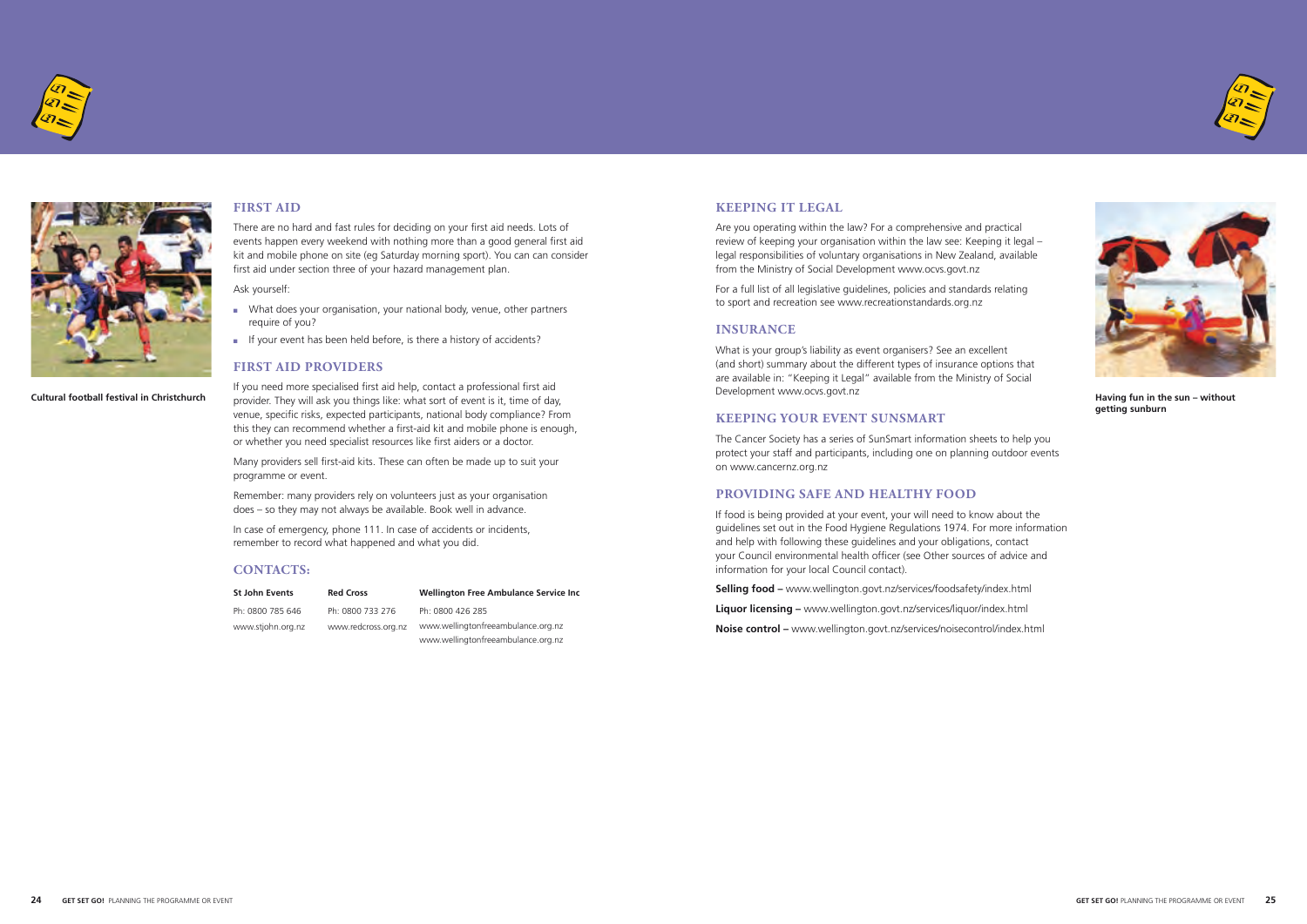



### **PROMOTION** and publicity

# **FREE PUBLICITY**



### **YOUR PROMOTIONAL PLAN**

**The best way to publicise your programme or event is to start with making a plan. Sound difficult? It's not, and it can save you time and money.**

#### **What is a promotional plan?**

A promotional plan is putting on paper the steps you will take to promote your programme or event so that everyone involved in the planning knows what to do.

#### **Why do a promotional plan?**

- to be clear about what you're trying to achieve
- to get in touch with the people you want to reach
- to make sure you're putting your money, resources and time into the most useful places
- so that things get done.

#### **Checklist: a promotional plan includes:**

- a bit of background information
- your promotional goals
- who your target audiences are
- what your key messages are
- your promotional strategy
- your promotional action plan
- budget
- evaluation.

**Word of mouth** can be a powerful way to let people know about your programme. Talk to as many local groups as possible about what's happening and use your 'networks' and other contacts to spread the word. Your contacts might be as diverse as local churches, sport clubs, schools or organisations you work with directly or their audiences.

Creating your own promotional plan is easier than it sounds. To create your own plan, see our step-by-step guide **Promotional plan – planning sheet 15**. **Feeling Great,** Wellington City Council's monthly events guide, offers free listings to community groups. Call (04) 499 4444 and ask to speak to the Marketing Assistant in Communications and Marketing.

*See Planning sheet 15*

### **There are many effective ways to promote your programme or event for free.**

Letterbox drop. You may consider organising your own. Think about which people are most likely to want to come to your event and target their area. Commercial companies charge for this service so see if you can get some volunteers to help out.

- www.sportevent.co.nz
- www.feelinggreat.co.nz
- www.nzlive.com
- www.wellingtonnz.com/events
- www.wotzon.com

**Piggy-backing.** Other local groups may agree to include your information in their newsletters and flyers for free or for a small charge, eg resident groups, school newsletters.

**Community noticeboards** in libraries, cafés, local schools, recreation centres, churches, radio, pools, community centres and shopping centres are available to advertise your programme.

#### **Using cyberspace**

People are using the internet more and more to find things to do.

Wellington-based event websites that offer free listings:

Christchurch-based event websites that offer free listings:

- www.bethere.co.nz
- www.thepulse.org.nz
- www.soundentertainment.co.nz

The best way to get your information online is to log onto the sites above or email them. If you don't have internet access, Council libraries offer free access to some sites and you can visit other sites for a small fee. Remember to send your media release where possible.

"We didn't have any paid advertising, we just distributed our flyers to children's bookstores, the libraries and writing classes. They went like hotcakes. Eight years on, they are still running the children's writing competition."

**MAUREEN CRISP Wellington Children's Book Association**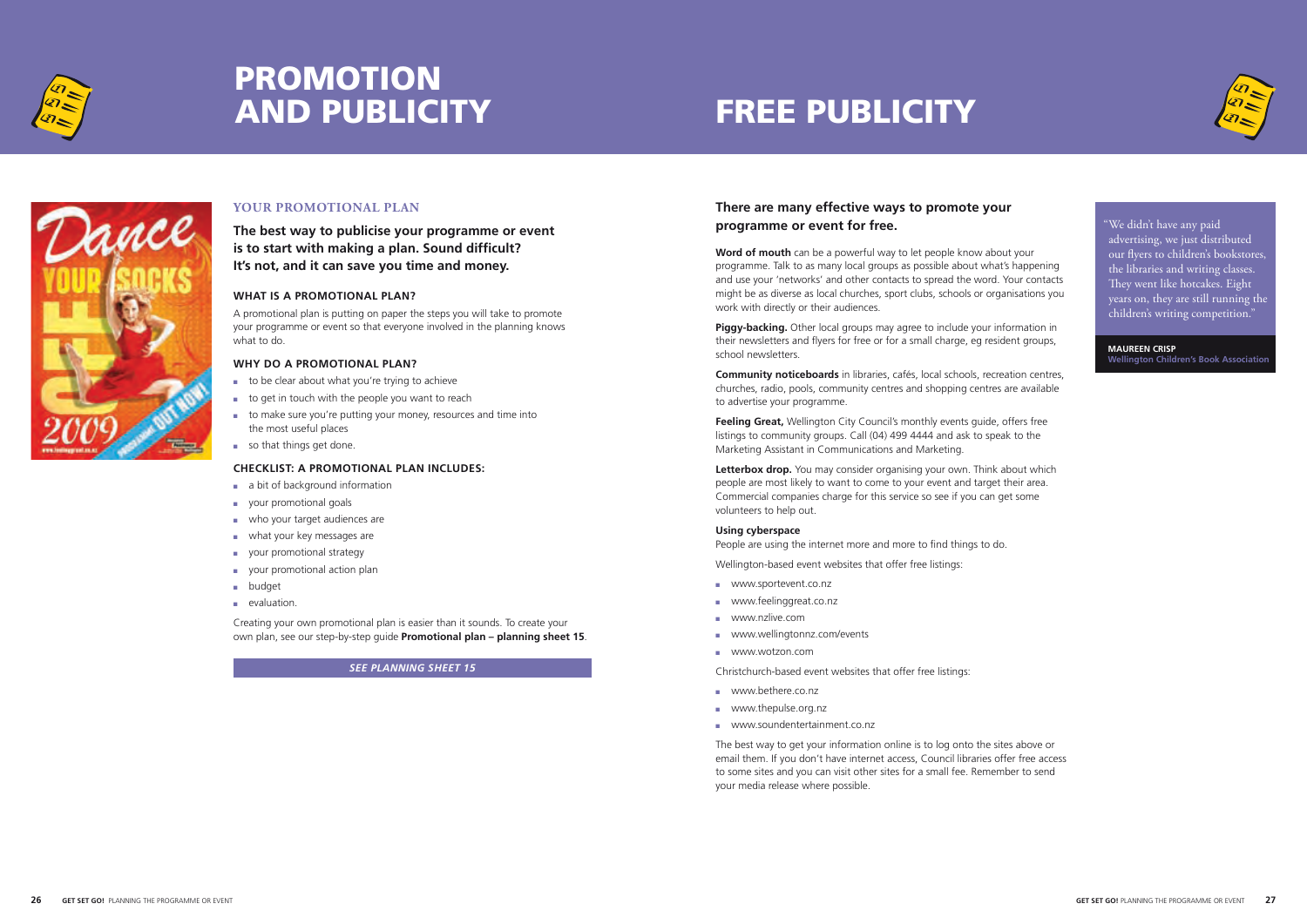



# **MEDIA**





#### **Electronic social networking**

An increasing trend – especially among young people – is electronic social networking and journalling. Popular websites include:

- www.myspace.com and www.facebook.com great for profiling yourself and others
- www.youtube.come a public site where people post videos, photographs and stories of things they want to share and publicise
- www.bebo.com generally used by people under 25 years for personal blogs
- $\blacksquare$  www.twitter.com promote your programme and events by using this combination of an instant messenger service, the web and mobile texting.

#### **Creating your own website**

If you don't already have a website, it's easier to set up than you think. Try googling How to design a website for a range of resources.

**Wellington Community Network** www.wcn.net.nz provides access, content, support and training to community groups and people in the Wellington region.

For developing professional-looking flyers, posters and certificates on-line try **Active Canterbury** at www.activecanterbury.org.nz and click on Info for physical activity professionals.

**Television** is the hardest media in which to get coverage. It is worth sending a news release to One News, Breakfast and TV3 News. Weather bulletins also feature community events.

#### **Other good ideas**

- Create a link from other websites.
- Use your email signature to promote your programme or event.
- Use group texting.

**Newspapers** are most likely to cover your event. You may be able to spark interest by setting up a photo opportunity that will allow them to take an interesting photograph. Also target what's on columns and reporters who specialise in your programme's area (for example, arts or community reporters).

**Local community newspapers (free)** are generally keen to run local stories, especially if you provide a photo to accompany it.

**Radio stations** reserve time to broadcast free community listings. While there is no guarantee your information will be included, the stations are generally supportive of community groups. Use the contact details in the media contacts section. Most stations will not accept details over the phone. Think about which stations your target audience listens to and approach those stations.

If your event is targeting a particular interest group, contact programmes that deal specifically with that group. For example, *Tagata Pasifika* for Pacific Islanders, *Marae* and *Mai Time* for M-aori, *KiwiFruit* for the gay community and *What Now?* and *Sticky TV* for children.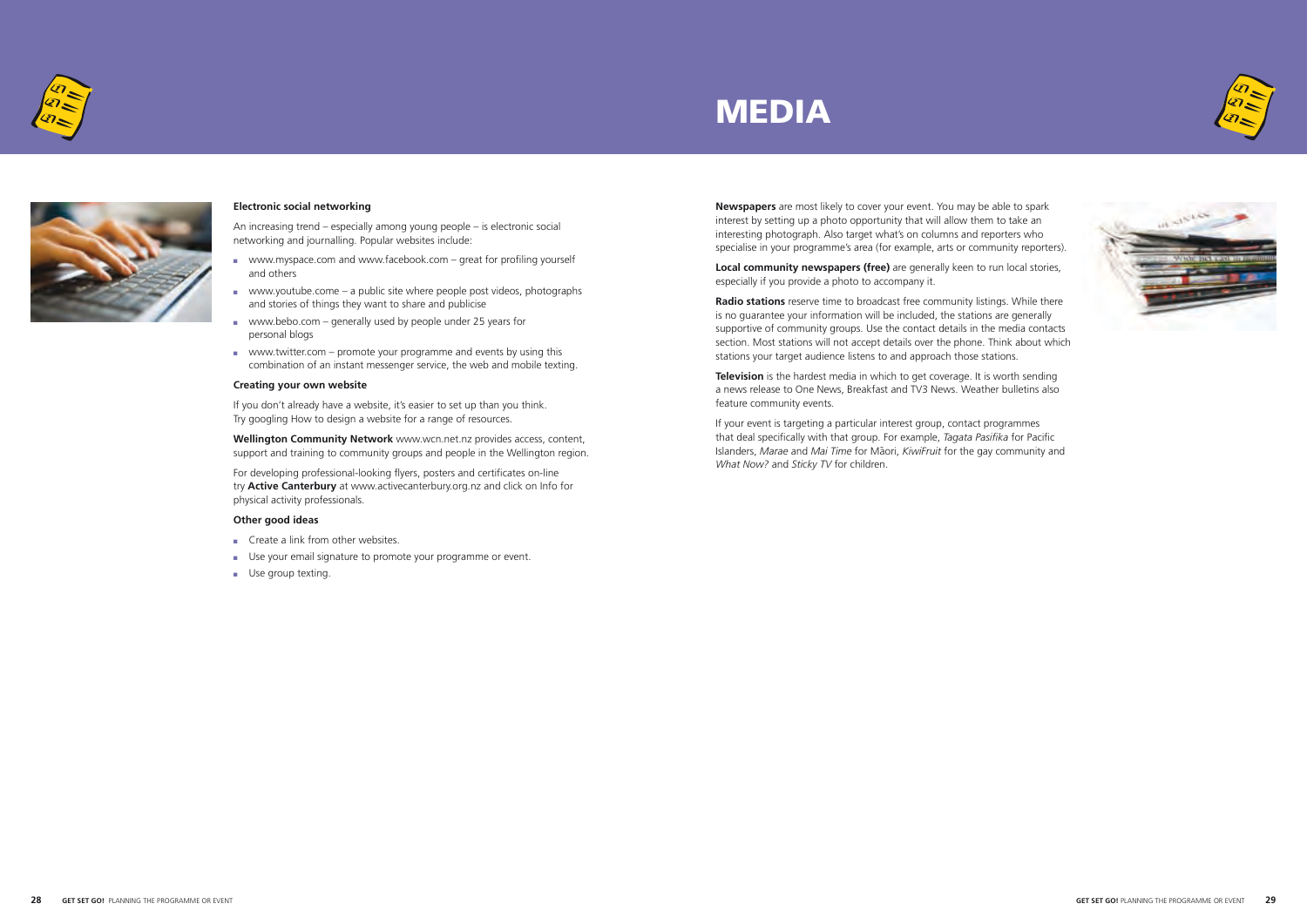

#### **News releases**

A news release is the best way for the media to find out about your programme or event. Remember that reporters see hundreds of news releases each week, which means that yours will need to be well written if it is to be published or used for a story.

#### **Tips:**

- use an interesting headline
- state who, what, where, when, why and how?
- use clear, straightforward language that is easy to read and understand
- get straight to the point
- include an interesting quote from a key person in your group/organisation
- include your contact details at the end
- make sure there are no spelling or grammatical errors before it is sent out
- get someone with good writing skills to proof-read it
- follow up with a phone call to make sure your news release has been received and to ask if they have all the information they need.

#### **Sample news release**



# **FLYERS**

| What it is                                              | News release                                                                                                                                                                                                                                                                                                                             |  |  |  |
|---------------------------------------------------------|------------------------------------------------------------------------------------------------------------------------------------------------------------------------------------------------------------------------------------------------------------------------------------------------------------------------------------------|--|--|--|
| <b>Date</b>                                             | February 2009                                                                                                                                                                                                                                                                                                                            |  |  |  |
| <b>Title</b>                                            | <b>REQUIEM - DANCING THE JOURNEY OF GRIEF</b>                                                                                                                                                                                                                                                                                            |  |  |  |
| <b>Key</b><br><b>information</b>                        | Crows Feet Dance Collective, Wellington's unique all-women contemporary dance group for mature performers, has created a work that<br>reaches out to audience members who have experienced profound loss in their lives.                                                                                                                 |  |  |  |
| <b>Background</b><br><b>information</b><br><b>Photo</b> | Director and choreographer of the group, Jan Bolwell, created Requiem in memory of her younger sister who died<br>of cancer last year at the age of 52. Bolwell is herself a cancer survivor. It was the experience of breast cancer and<br>a double mastectomy that got her back on the stage once more at the age of 50 in 1999.       |  |  |  |
|                                                         | Requiem however, is not a gloomy work. Some parts are intensely touching, others confrontational. But as a whole<br>audiences find it inspiring, dynamic and healing.                                                                                                                                                                    |  |  |  |
| Quote                                                   | "The dancers are the most wonderful bunch of women, and I love creating dances on them. Some are experienced dancers, but many have no<br>training at all. It doesn't matter. They bring so many personal qualities to the work, and the challenge for me as the choreographer is to meld<br>them into a cohesive ensemble." Jan Bolwell |  |  |  |
| <b>Media</b><br>invitation                              | Please join us on opening night or at our final dress rehearsal on February 28, 4-8pm for a behind-the-scenes photo opportunities and stories.                                                                                                                                                                                           |  |  |  |
| <b>Public</b><br>information                            | Proceeds from the opening night of Requiem at the New Zealand Fringe Festival will be donated to the Wellington Cancer Society.                                                                                                                                                                                                          |  |  |  |
| <b>Contact</b><br>details                               | Requiem<br>February 29 (8pm), March 1 (2pm, 6pm), March 2 (4pm)<br>Wellington Performing Arts Centre<br>36 Vivian Street, Wellington                                                                                                                                                                                                     |  |  |  |
|                                                         | \$18 / Conc. \$15 / Fringe Addict \$12<br>Bookings: DANZ danz@danz.co.nz or 04 384 9885                                                                                                                                                                                                                                                  |  |  |  |
|                                                         | For further information go to www.crowsfeet.org.nz                                                                                                                                                                                                                                                                                       |  |  |  |
|                                                         | <b>Publicity contact: Jan Bolwell</b><br>Ph. 027 2265 755<br>info@crowsfeet.org.nz                                                                                                                                                                                                                                                       |  |  |  |

### **Flyers and posters can be a cheap and effective way to promote your programme.**

#### **Tips:**

- keep it simple, only include important details (see key information)
- use a professional designer if you can afford it
- include contact details
- less is more, a picture or symbol may be better than words
- make sure there are no spelling or grammatical errors before it is sent out
- get someone with good writing skills to proof-read it
- remember, if you have hosts or sponsors, include them on your flyer.



"We set up a free blog. This works like an on-line event promotion of our event and gets us some really good feedback and ideas. We also distribute our flyers to all the bookclubs for kids and we send out to schools.'

**MAUREEN CRISP Wellington Children's Book Association**

**What it is What will happen**

**When will it happen (date, time, cancellation details)**

**Where will it happen**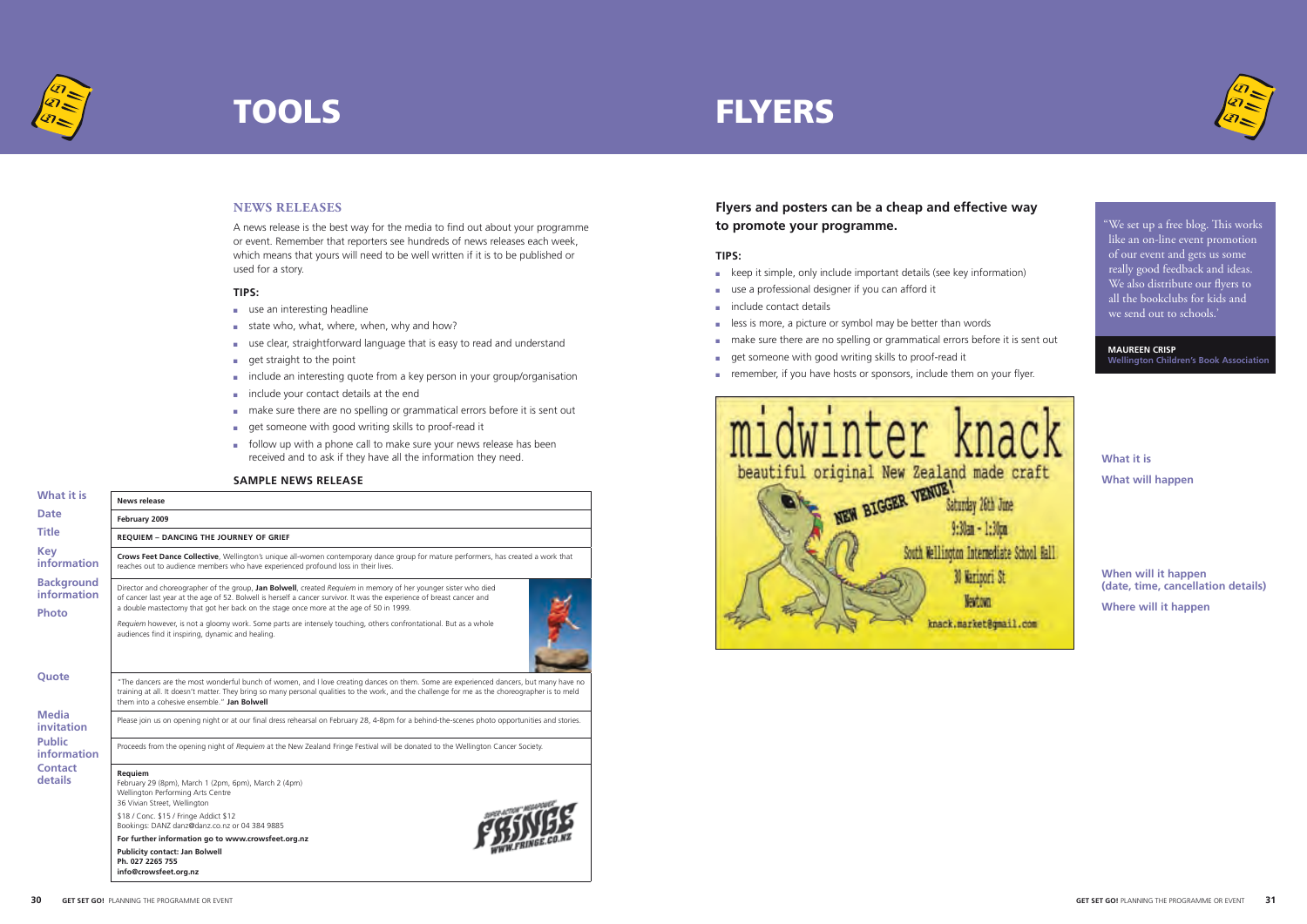



### Budget – managing the money

#### **The budget is an important part of a recreation programme or event and needs to fit into your planning.**

It is also a way of being clear with everybody involved about what they can spend. Fundraisers and sponsors are also very interested in seeing a realistic and accurate budget.

#### **Things to consider when preparing your budget:**

- Prepare your budget well in advance
- Involve others from your organising group (they are more likely to take responsibility for sticking to budget)
- Think about what you need and what you want
- Include all the income and expenditure that you can think of
- Be realistic about the number of participants who will attend
- Make it as accurate as possible both expenses and income
- Include a contingency fund for emergencies
- If you are registered for GST, always use GST exclusive figures. To calculate the GST figure (net) of an item, divide the total by 1.125 (1.15 from 1 October 2010, when GST increases to 15 percent)

#### For a guide to a simple budget, see **Budget template – planning sheet 16**.

For more information about tax matters including income tax, PAYE and GST see the Inland Revenue booklet Charitable Organisations IR 255, contact:

Inland Revenue Department, ph: Business Tax Info Service: 0800 377 774 www.ird.govt.nz

For more information about managing money, see the Community Resource Kit, www.community.net.nz/how-toguides/crk/financial

*See Planning sheet 16*

"The *Get Set Go!* budget sheet was just great. When we filled it out we realised exactly how much money we had, and how much we still needed to find. I have continued to use this budget, most recently for a successful conference. I'm always pulling it out and giving it to other people"

**MAUREEN CRISP Wellington Children's Book Association**

#### *Hot tip! To stay within budget*

■ *remember to account for staff and volunteer time in both planning and evaluation.*

*Hot tip! To help you to plan, you may want to set two budgets:*

- *Morris Minor minimum budget you need to go ahead*
- *Rolls Royce maximum budget where you could run a dream programme.*

*Hot tip! To set your entry fees you need to know:*

- *how much your participants can afford – so ask them!*
- *what your minimum (and maximum) numbers are so you can budget accordingly.*

## Sample budget

#### **Name of programme:** Community Soccer Festival **Date of programme:** Saturday 26 November **Venue:** City park

### **INCOME** SUBtotals in the substitution of the substitution of the substitution of the substitution of the substitution of the substitution of the substitution of the substitution of the substitution of the substitution of Grants **Contract Contract Contract Lend a Hand Industries (received)** Sponsorship in kind Wages Pitchmarkings Venue hire Anysports (received) Petrol vouchers for 8 referees **Total projected income EXPENDITURE Staff** Recreation coordinators' time 10 hours preparation time, 8 hours post-Volunteer costs  $V$ olunteer costs  $V$ Petrol vouchers for 8 referees **Entertainment** Sound system **Sound system** Day hire **Burneau and Struck and Struck and Struck and Struck and Struck and Struck and Struck and Struck and Struck and Struck and Struck and Struck and Struck and Struck and Struck and Struck** Entertainment Folk Drummers **Total entertainment Event expenses** Venue hire Park fee \$100 First aid Replenishing kits Pitch markings and maintenance Parks and Gardens **Total event expenses Marketing and promotion**  Flyers Design, \$80 x 2 hours Printing, 500 copies x 20c Distribution, 200 stamps and envelo **Total marketing and promotion Administration** Thank you letters Sponsors, partners and volunteers Photocopying \$10.00  $$10.00$ Postage \$10.00  $\sim$  $Total$  administration **Total expenditure**

| <b>INCOME</b>                                                                      |                                                                                                                                                            |                                                                      | <b>SUBTOTALS</b> |
|------------------------------------------------------------------------------------|------------------------------------------------------------------------------------------------------------------------------------------------------------|----------------------------------------------------------------------|------------------|
| Grants<br>Sponsorship in kind                                                      | Lend a Hand Industries (received)<br>Wages<br>Pitchmarkings<br>Venue hire<br>Anysports (received)<br>Petrol vouchers for 8 referees                        | \$200.00<br>\$525.00<br>\$100.00<br>\$100.00<br>\$200.00<br>\$160.00 |                  |
| <b>Total projected income</b>                                                      |                                                                                                                                                            |                                                                      | \$1,285.00       |
| <b>EXPENDITURE</b>                                                                 |                                                                                                                                                            |                                                                      |                  |
| Staff<br>Recreation coordinators' time<br>Volunteer costs                          | 10 hours preparation time, 8 hours at event, 3 hours post-event x \$25 per hour<br>Food on the day, 20 people x \$5 each<br>Petrol vouchers for 8 referees | \$525.00<br>\$100.00<br>\$160.00                                     |                  |
| <b>Total staff</b>                                                                 |                                                                                                                                                            |                                                                      | \$785.00         |
| <b>Entertainment</b><br>Sound system<br>Entertainment                              | Day hire<br><b>Folk Drummers</b>                                                                                                                           | \$100.00<br>\$150.00 koha                                            |                  |
| <b>Total entertainment</b>                                                         |                                                                                                                                                            |                                                                      | \$250.00         |
| <b>Event expenses</b><br>Venue hire<br>First aid<br>Pitch markings and maintenance | Park fee<br>Replenishing kits<br>Parks and Gardens                                                                                                         | \$100<br>\$30.00<br>\$100.00                                         |                  |
| <b>Total event expenses</b>                                                        |                                                                                                                                                            |                                                                      | \$130.00         |
| <b>Marketing and promotion</b><br>Flyers                                           | Design, \$80 x 2 hours<br>Printing, 500 copies x 20c<br>Distribution, 200 stamps and envelopes                                                             | \$160.00<br>\$100.00<br>\$50.00                                      |                  |
| <b>Total marketing and promotion</b>                                               |                                                                                                                                                            |                                                                      | \$310.00         |
| <b>Administration</b><br>Thank you letters<br>Photocopying<br>Postage              | Sponsors, partners and volunteers                                                                                                                          | \$10.00<br>\$10.00<br>\$10.00                                        |                  |
| <b>Total administration</b>                                                        |                                                                                                                                                            |                                                                      | \$30.00          |
|                                                                                    |                                                                                                                                                            |                                                                      |                  |
| <b>Total expenditure</b>                                                           |                                                                                                                                                            |                                                                      | \$1,505.00       |
| Less total projected income                                                        |                                                                                                                                                            |                                                                      | \$1,285.00       |
| Total shortfall - funds to be sourced                                              |                                                                                                                                                            |                                                                      | \$220.00         |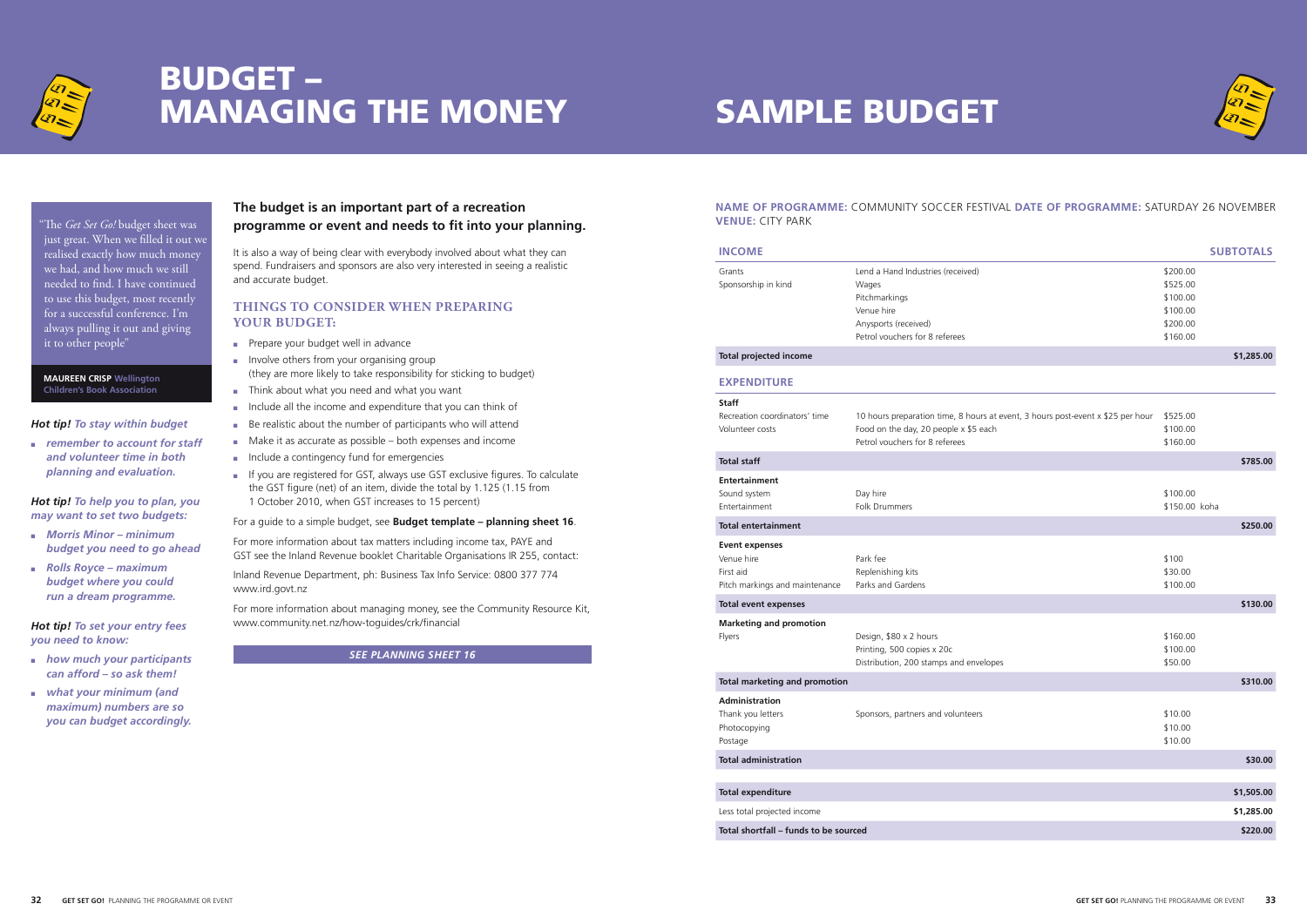

**It is often impossible to run a programme or event that pays for itself. That's ok! There are a lot of ways to raise the funds you need.** 

The most important thing is to plan well ahead. Finding money, getting grants and sponsorship takes time. First up, check:

#### **Are we ready for funding?**

You have a better chance of funding your programme or event if you answer yes to the following vital questions:

| Are we a legally constituted organisation or<br>do we have someone who will act as our<br>'umbrella' organisation when applying for<br>funds? | For more on this see the Community<br>Resource Kit on www.community.<br>net.nz/how-toguides/crk   |
|-----------------------------------------------------------------------------------------------------------------------------------------------|---------------------------------------------------------------------------------------------------|
| Do we have a clear plan for our<br>programme?                                                                                                 | See Programme plan – planning<br>sheet 4 as a starting point                                      |
| Have we set a realistic budget?                                                                                                               | See Budget template - planning<br>sheet 16                                                        |
| Have we considered the best methods to<br>raise the funds we need?                                                                            | See list below as a starting point                                                                |
| Have we developed a funding plan?                                                                                                             | See Funding calendar - planning<br>sheet 17 and Grant application<br>calendar - planning sheet 18 |

If your programme can't pay for itself, try not to put all your eggs in one basket by relying on one source of funds. It is wise to aim for income from a range of sources such as:

- seeking discounts for things you buy
- fees paid by participants or members
- fundraising
- grants
- in-kind support, eg prizes, food for volunteers
- selling goods badges, food, t-shirts, etc
- sponsorship.

**FundView** at www.fis.org.nz holds information about funding schemes aimed at community groups. If you don't have access to the internet, visit the Central Library for free access to FundView.



# Funding options



#### **Fundraising activities**

The trick to fresh fundraising ideas is to find an idea that works and then add your own special twist. Individual activities can be combined to create one big fundraising event. Consider what will appeal to your members and whether your organisation can access the resources needed.

Some tried and true ideas: art exhibitions, bulk-booked activities, eg local cinema, birthday parties, buy a brick, challenge for charity, Christmas campaigns, coin trails, competitions, dress-up days, event clean-up, event marshalling, food festivals, food stalls, fruit picking, funniest home video night, garage sales, party in the park, photo sittings, product sales, quiz nights, raffles, scavenger hunts, thing-a-thons, top team tabloid sports, workshops and seminars.

More details of these and many other great ideas are in *The Seriously Good Guide to Fundraising in New Zealand* on www.exult.co.nz

#### **Finding the funds**

#### **Databases about grants funding schemes include:**

**BreakOut** at www.breakout.org.nz holds information about awards, scholarships and grants for individual development. If you don't have access to the internet, visit your local library to access their copy of BreakOut.

**Gaming societies/pub charities** at www.gaming.dia.govt.nz has a list of pub charities and gaming societies who distribute grants. Search for Funding for Community Groups and look for the Wellington list.

#### **Making the application**

Getting grants from funding agencies takes some time and effort. Check the rules for funding before applying to make sure that they fund your type of programme.

Apply for funding well before the programme or event. Put in an accurate budget, not one that is higher than you think – the funders can usually tell if you are exaggerating.

To find out more information about Wellington City Council's recreation discount scheme for people on low incomes, phone (04) 499 4444 or visit www.feelinggreat.co.nz

"When we first came up with this idea, we had absolutely no idea where to go for funding. *Get Set Go!* gave us all kinds of leads. In the end, the total cost of the project was about \$1500, half of which was paid for by Creative New Zealand."

*See Planning sheets 4, 16, 17 and 18*

*Hot tip! Call the contact person in the funding agency and ask for help. It's their job to help you and it will save time and energy if you fill the forms out correctly.*

**MAUREEN CRISP Wellington Children's Book Association**



**Wellington City Council's Leisure card offers some great discounts**

**Spreydon Bowling Club raise money at the Barrington Big Fun in Christchurch**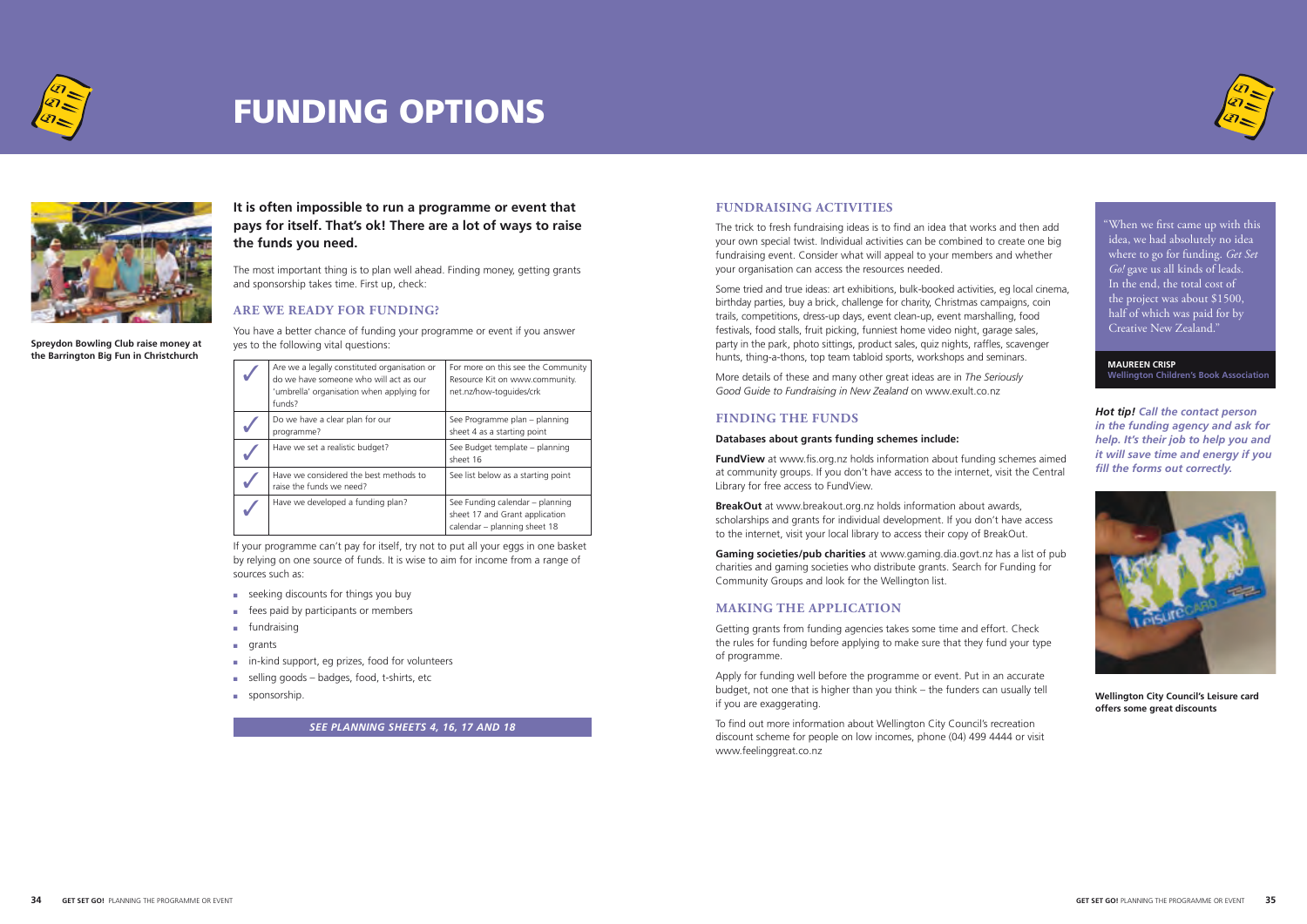

#### **Myths and tips about funders**

| <b>MYTHS</b>                                     | <b>TIPS</b>                                                                                 |
|--------------------------------------------------|---------------------------------------------------------------------------------------------|
| Funders are always fair                          | Funders are human                                                                           |
| The more you write, the better                   | Use plain language - be concise                                                             |
| Ask for more, you'll get more                    | Avoid inflated budgets - funders compare                                                    |
| Funders don't talk to each other                 | Some have awesome networks                                                                  |
| Funders read everything you send                 | If they do, it's only a quick skim                                                          |
| If you don't fit the criteria,<br>apply anyway   | Don't risk annoying the funder or wasting their<br>time if you are likely to be turned down |
| Funders are good at mind-reading                 | Tell them everything they need to know                                                      |
| Funders will follow up on<br>missing information | Some $do$ – most don't                                                                      |
| Funders don't mind hard-to-read<br>applications  | Could you read this - sentence below?                                                       |

| Project Details: Give a brief description of your project - to be explained more fully in your application: |
|-------------------------------------------------------------------------------------------------------------|
| fully to the                                                                                                |
|                                                                                                             |
| Finish Date:                                                                                                |
| Sections<br>Where will your project take place? (venue / suburb):                                           |

#### **Checklist – funding applications need TO INCLUDE**



*Hot tip: Keep a copy of funding applications for your files – they always come in handy next time!*

- a clear description of what you are trying to do
- evidence of need, eg local research
- the steps you have taken to consult with your group and other organisations
- information about your group and how you work
- contact details
- $\blacksquare$  information about the programme objectives, target audience, programme description, budget
- the skills, experience and training of the people running the programme
- attached letters of support from community groups or agencies that support your programme
- anything else the funder has requested (eg annual accounts, bank account details etc).

Reprinted with permission from The Grant Seeker's Guide to successful funding applications, www.trustwaikato.co.nz. This is an excellent guide and well worth reading.

### **Checklist – reporting back to your funders**

Remember to report back to your funders after your event or programme. Reports need to include:

- budget
- receipts
- brief description of how it went and highlights
- photos (if you have them)
- media coverage, eg press clippings
- your plan for the future.

See **Evaluation and reporting – planning sheet 19** as a starting point for a full report, parts of which you might want to use for funders.

#### **Sponsorship**

You might be able to attract some sponsorship (money, products or services) for your programme or event. Whatever the size of the sponsorship, remember you are not seeking a donation – you are offering a promotional opportunity for the sponsors.

#### **Five steps to a successful sponsor partnership:**

- 1. Matching: Seek out companies whose image and customers have a 'synergy' with your programme and participants.
- 2. Benefits: Consider what benefits you can offer sponsors', eg naming rights, sponsors' name on printed material, promotion on the public address system, displaying sponsor banners and information.
- 3. Be professional and personal: Put it in writing. Find out who the manager is and make an appointment to meet them.
- 4. Look after your sponsors: Keep sponsors well informed. Make sure they feel part of the event, eg send a personal invitation to the sponsors and their families.
- 5. Follow up: remember to send the sponsor an event report including copies of newspaper clippings, brochures and your thanks.

There are many helpful resources on sponsorship. As a starting point try www.fis.org.nz/index.php?resource=Sponsorship

*The Beginner's Guide to Sponsorship*, is available from Foresee Communications Ltd, www.foresee.co.nz, phone (04) 528 0742.

#### **Funding schedule**

One way to plan is to create funding calendars of the applications/opportunities that you intend to make in the coming year. See **Funding Calendar – planning sheet 17** and **Grant application calendar – planning sheet 18**.

Remember: It may take months for funders to make their decision, so allow for this in your planning.

"Jack Lasenby's marvellous publishers gave us a selection of Jack's books for the Junior winner of the writing competition."

*Hot tip: Some funders have a report-back form they want you to fill out. It pays to use it.* 



**MAUREEN CRISP Wellington Children's Book Association**

**Remember to highlight sponsors at your events**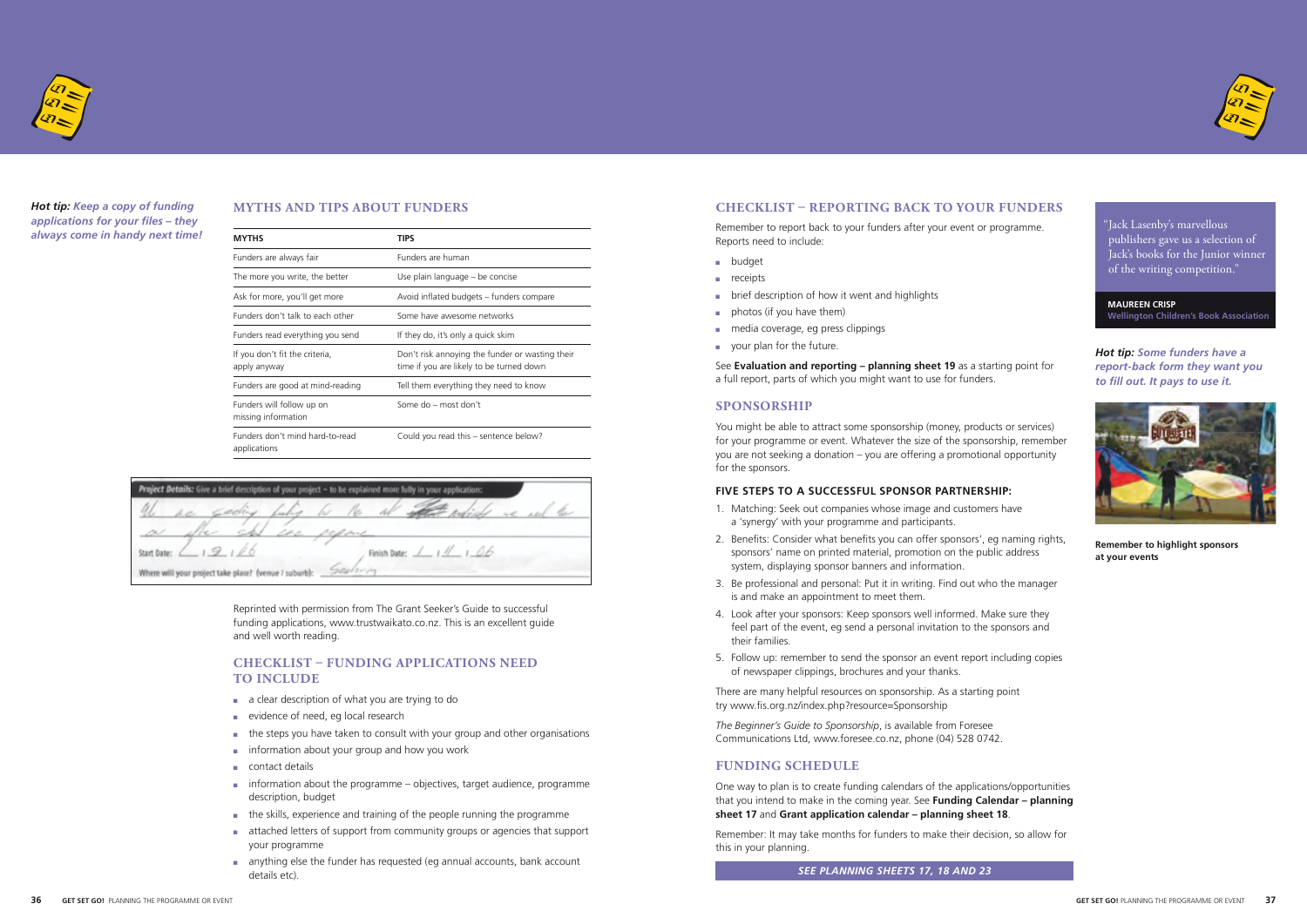

**Draw yourself a timeline for the actual day of the programme that shows what needs to happen. Then work out how many staff you will need at certain times and when people can take a break. People: task lists – planning sheet 7 is a template that may be useful to you.**



### PLANNING THE DAY – timelines and timetables

If you're running an event, see **Sample production schedule – planning sheet 19** as a guideline for mapping out the day and **Event checklist – planning sheet 20**.

### **RUNNING THE** programme or event

Remember that if you leave one person in charge of a group of children you will have a problem if one child is sick or has an accident and needs to be taken somewhere. Recommended ratios are 10 to 15 children to one adult (depending on activity, staff qualifications and age of children).

We've put together our own checklist based on the ones we saw in *Get Set Go!* It includes everything to do before, during and after the event: like arranging land access, sorting out timing systems, arranging parking and signage on the day, and deciding where to post results."

 **MARK LATHAM Wellington Mountain Biking Club**



#### $M$ *ā pango, mā whero; ka oti ai te mahi*

**The Dukes of Leisure rehearsing for the big day in Toi P-oneke Music Studio**

#### *See Planning sheets 19 and 20*

**This is the moment you have been planning for – focus on making the most of the situation and getting on with making your great idea happen.**

#### **The big picture**

Running your programme or event can be the highlight of your experience, or you might be aware of things not going to plan. If you have done your planning well, it will be the chance to see your great idea in action. Make the most of the day.

### **Be prepared to be flexible – go with the flow.**

If things aren't going so well, take the time to work out where things went wrong so that you avoid mistakes in the future. Remember that you are not the only one involved in the planning and running of the programme. Talk about the programme with your team members and find out what they think.

#### **Fun**

Remember to take time out to enjoy the day and appreciate what you have achieved.

> *Hot tip! Don't sweat the small stuff – people will not notice little mistakes if the programme is going well.*

**Fun at the park**

*When we all pull together, the work will get done*

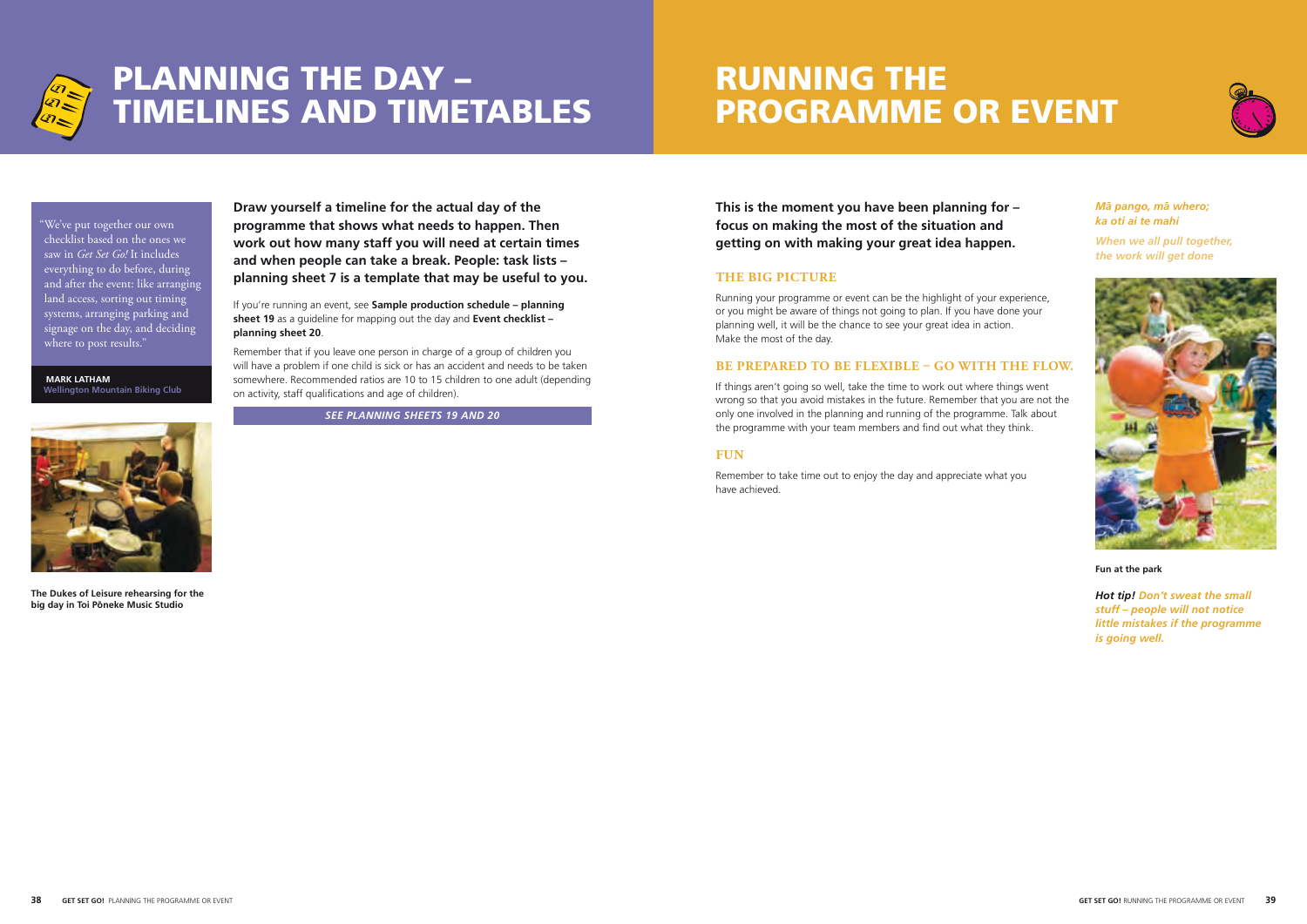



#### **People**

While the programme or event is running, think about the organising group/ leaders/volunteers. Plan for them to have breaks and time out from the programme.

#### **Communication**

Keep communication going, even if you are busy! Make sure people know what they have to do and when. Keep staff, volunteers and participants informed. Remember to thank people for their contribution on the day, especially if it's in their own time.

#### **Taking an overview**

The key organiser needs to be free to look at the 'big picture' and not get bogged down with lots of tasks (ie they should not have any other job on the day).

### Evaluation – **HOW WELL DID WE DO?**



Is everything running smoothly? Do you need to change staff over or give people more materials?

If something goes wrong (and it will) decide on its importance and urgency. If it is a major problem, talk to your team members about it and get their ideas. Remember to think about it from a participant's point of view. How will they be affected? Will it ruin the programme for them, or not?

#### **Looking after yourself**

Look after yourself as a coordinator. Pace yourself so that you are not exhausted by lunchtime and make breaks for yourself as well as everyone else. You want to end the day feeling good, not as if you need a month's holiday! It's ok if things don't go as you expected.



### Troubleshooting

#### **Why evaluate?**

- To find out what participants liked and didn't like.
- Did you achieve your objectives?
- To find out how many people took part.
- $\blacksquare$  To get information for planning programmes in future is there enough interest?
- So that you can make any changes needed and do even better next time.
- To hear some good things about the programme and its success.
- To get information for funders and sponsors.

**Participant survey – planning sheet 22** is a sample participant survey that you may want to use as a starting point for developing your own evaluation form or as a basis for group discussions. This is a very generic survey form, so make sure the specific things that you need to know get included (eg if you are running a fun run you might want to know if the distance people had to run suited them).

**MAUREEN CRISP Wington Children's Book Association** 

### **Some ideas for evaluating your event**

- Observe participants (remember to write notes on you observations so you have a written record).
- Record informal comments and complaints.
- Have a feedback sheet on the wall for people to complete.
- Have casual interviews with participants throughout the programme.
- Hand out a questionnaire, survey or evaluation form at the event.
- Hold a debrief meeting with your staff and volunteers.
- Seek feedback by text/emails, after the event.
- Take photographs.
- Keep a video dairy.

To help you work out the best way to evaluate your programme or event, see **Evaluations planning – planning sheet 21**.

Think about whether you need 'quantity' (lots of numbers) or 'quality' eg, comments suggestions or case studies. Knowing this will help you choose your evaluation method.

"We do a thorough evaluation every year. One thing we measure is how many flyers go out and how many entries come back – about 20 percent, which is a pretty good hit rate."

*Waiho m-a te tangata, he mihi Let someone else acknowledge your virtues*